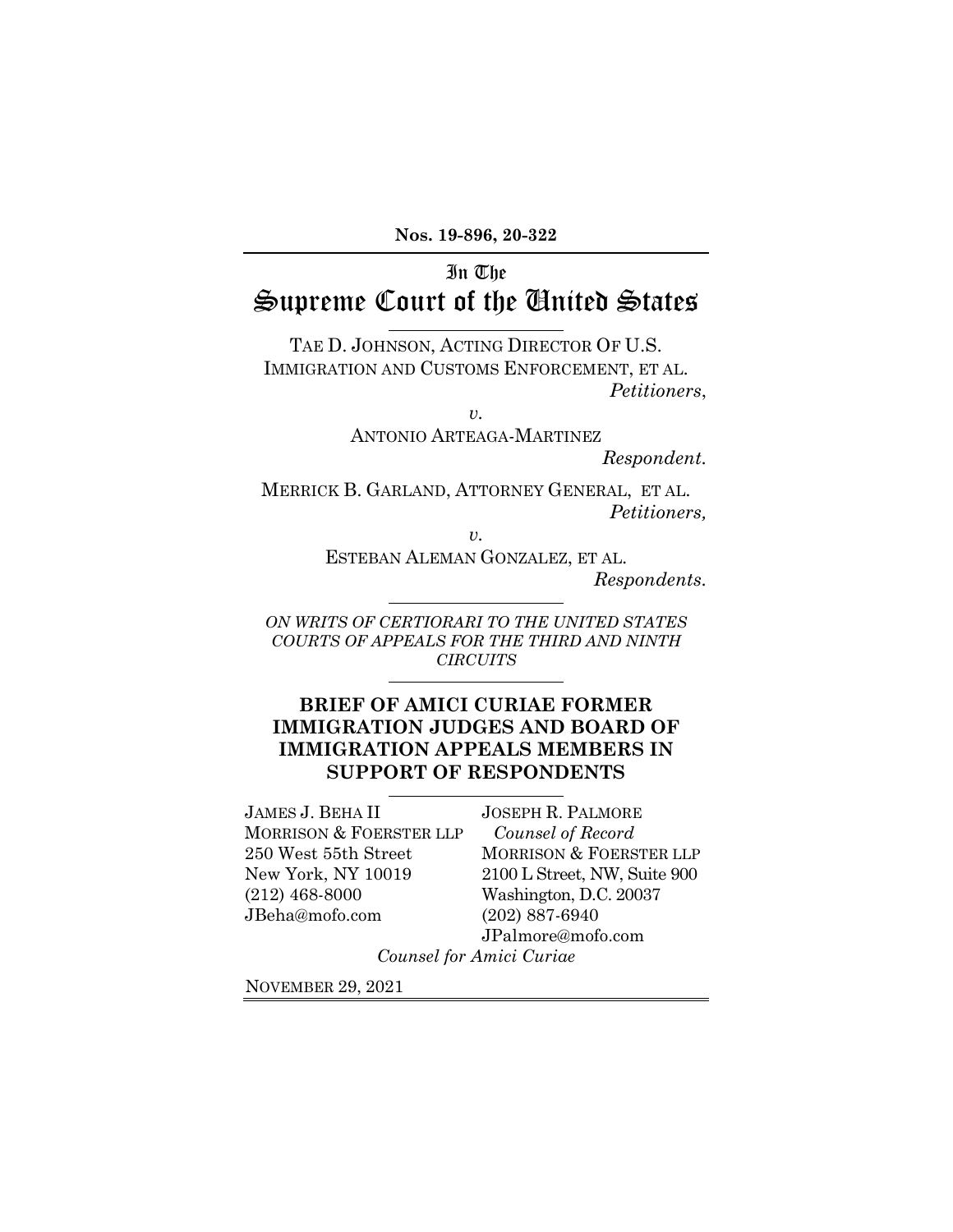## **TABLE OF CONTENTS**

**Page**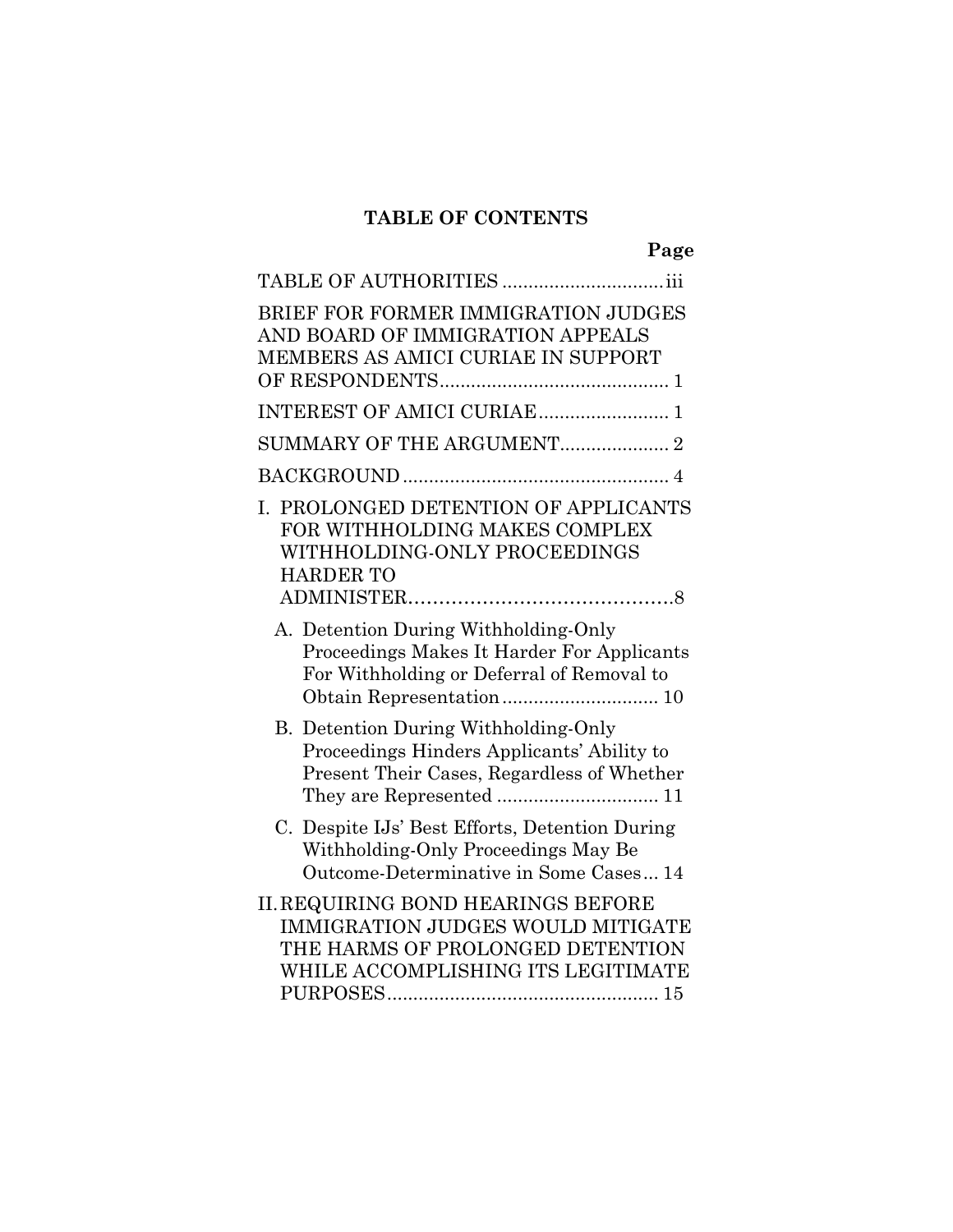| III.REQUIRING BOND HEARINGS FOR NON- |
|--------------------------------------|
| CITIZENS DETAINED MORE THAN SIX      |
| MONTHS DURING WITHHOLDING-ONLY       |
| CASES WOULD NOT IMPOSE A             |
| SIGNIFICANT ADDITIONAL BURDEN ON     |
|                                      |
|                                      |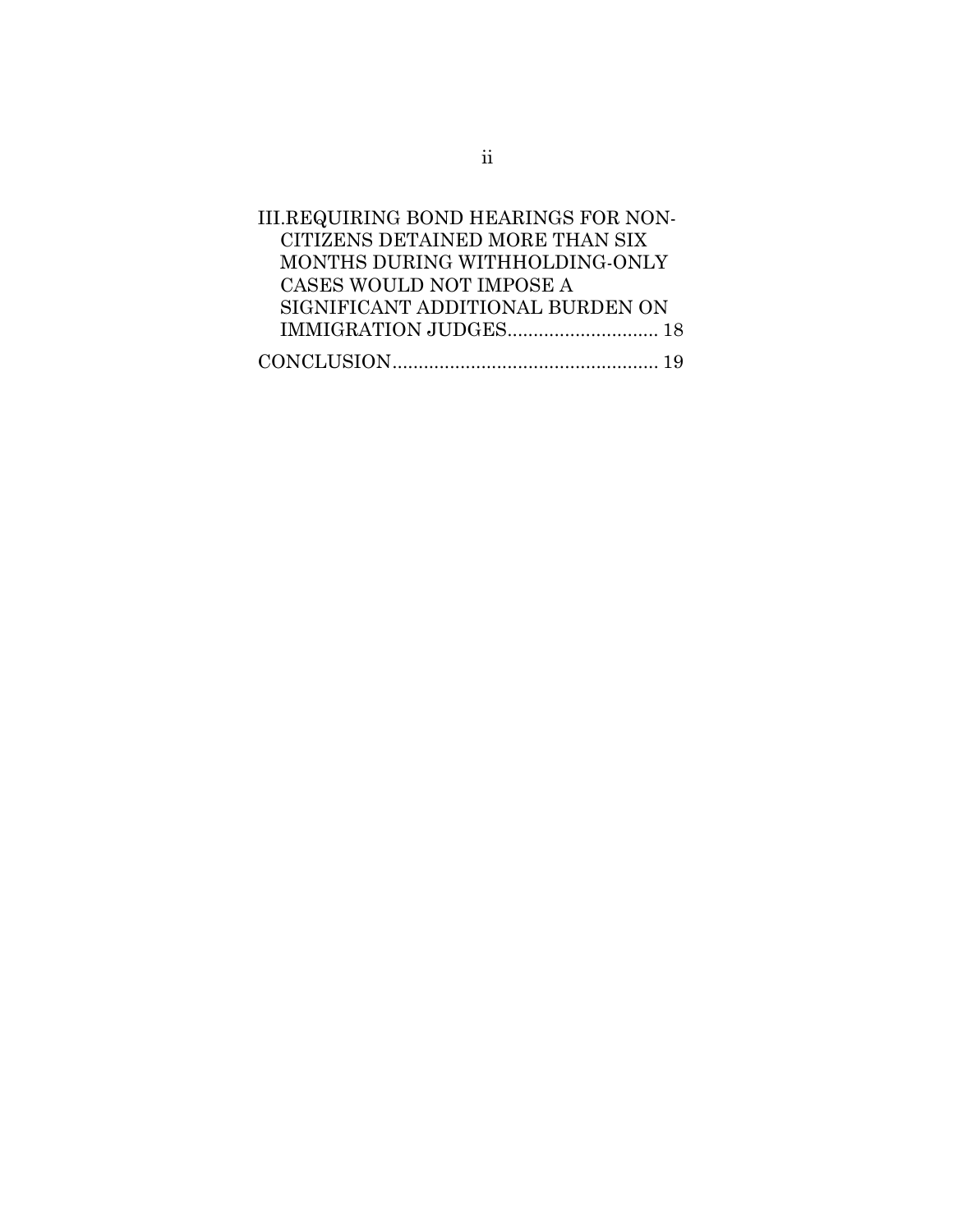## **TABLE OF AUTHORITIES**

## **Cases**

| In re Andrade,<br>19 I. & N. Dec. 488 (B.I.A. 1987)17                         |
|-------------------------------------------------------------------------------|
| Ardestani v. INS,                                                             |
| Chhoeun v. Marin,<br>306 F. Supp. 3d 1147 (C.D. Cal. 2018)14                  |
| Fong Yue Ting v. United States,                                               |
| In re Guerra,<br>24 I&N Dec. 37 (B.I,A. 2006) 16                              |
| Hamama v. Adducci,<br>261 F. Supp. 3d 820 (E.D. Mich. 2017) 12, 13            |
| <i>Innovation Law Lab v. Nielson,</i><br>310 F. Supp. 3d 1150 (D. Or. 2018)12 |
| Johnson v. Guzman Chavesz,                                                    |
| Kumarasamy v. Attorney Gen.,                                                  |
| Padilla v. Kentucky,                                                          |
| Zadvydas v. Davis,                                                            |
| <b>Statutes and Regulations</b>                                               |
|                                                                               |
|                                                                               |
|                                                                               |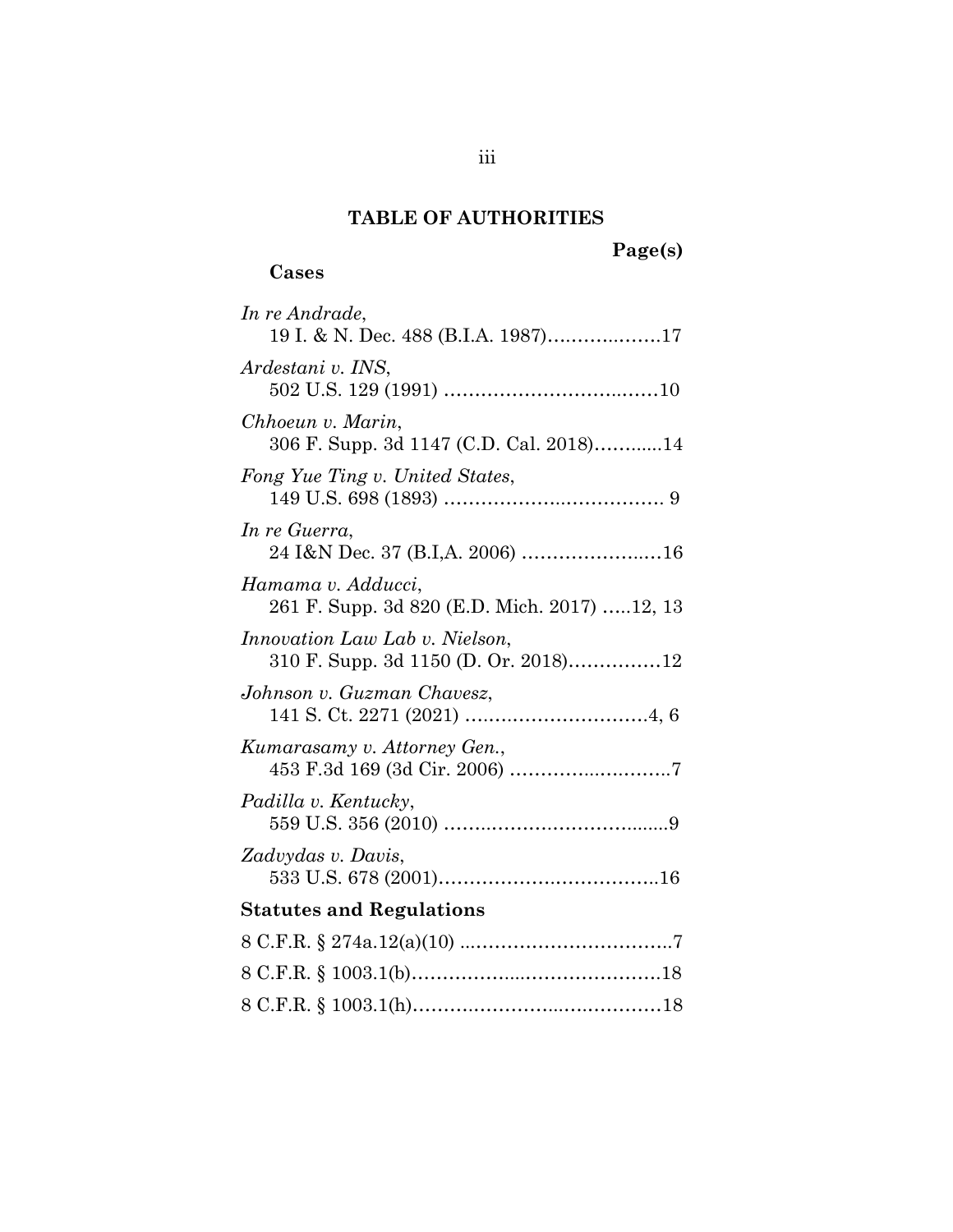## **TABLE OF AUTHORITIES—Continued**

| Foreign Affairs Reform and Restructuring Act of<br>1998, Pub. L. No. 105-277, § 2242, 112 Stat. |
|-------------------------------------------------------------------------------------------------|

## **Other Authorities**

| Accessing Justice: The Availability and Adequacy |
|--------------------------------------------------|
| of Counsel in Removal Proceedings,               |
|                                                  |
|                                                  |

| American Immigration Council, The Difference  |
|-----------------------------------------------|
| Between Asylum and Withholding of Removal,    |
| https://www.americanimmigrationcouncil.org/re |
| search/asylum-withholding-of-                 |
|                                               |
|                                               |

| Noel Brennan, A View From the Immigration      |  |
|------------------------------------------------|--|
| <i>Bench</i> , 78 Fordham L. Rev. 623 (2009)15 |  |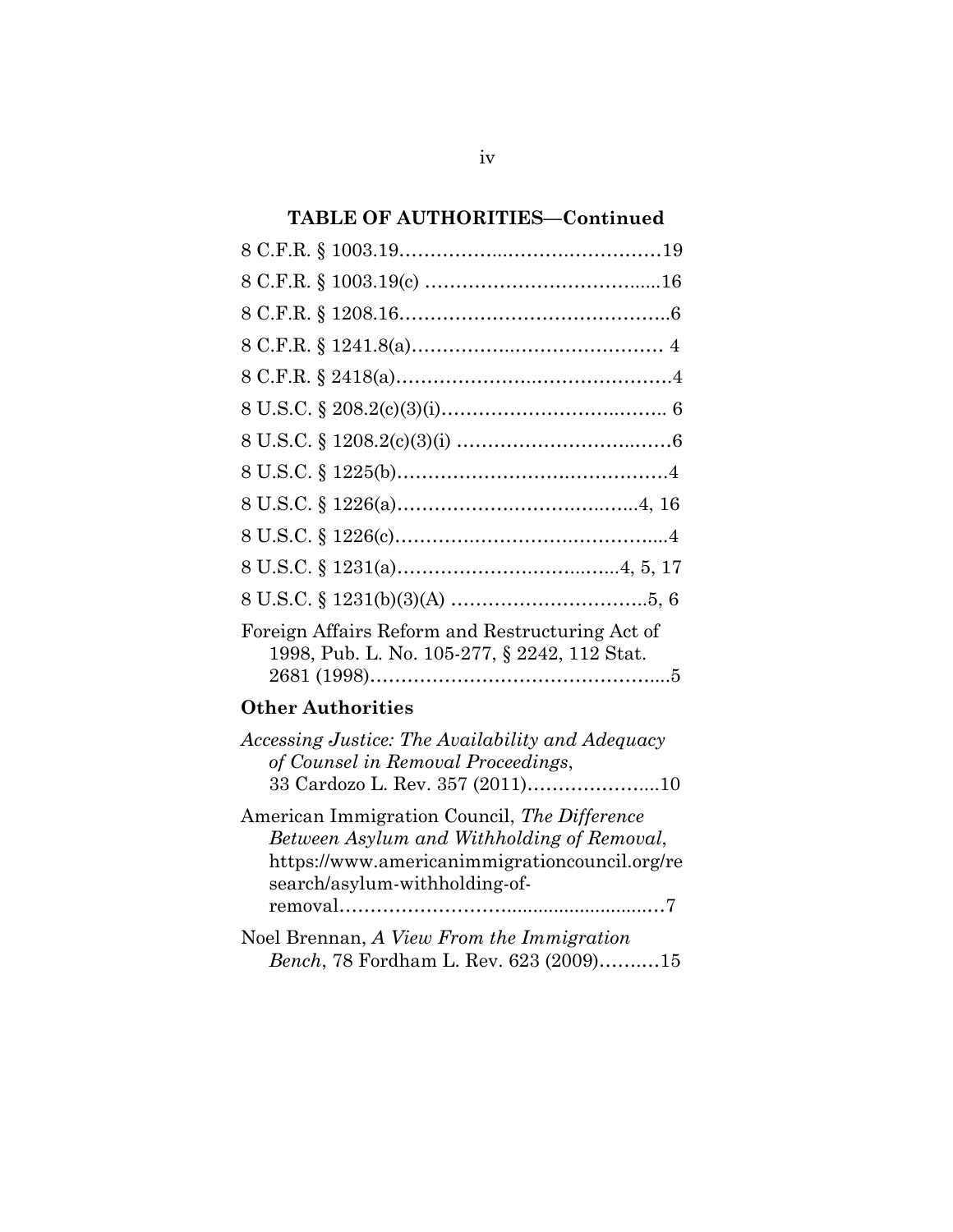## **TABLE OF AUTHORITIES—Continued**

| Dep't of Justice, Exec. Office for Immigr. Review,<br>Statistics Yearbook Fiscal Year 2018,<br>https://www.justice.gov/eoir/file/1198896/downl                                      |
|-------------------------------------------------------------------------------------------------------------------------------------------------------------------------------------|
| Developments in the Law: Immigration Rights and<br>Immigration Enforcement, Representation in<br>Removal Proceedings, 126 Harv. L. Rev. 1658                                        |
| DHS Office of Inspector General, Management<br>Alert on Issues Requiring Immediate Action at<br>the Theo Lacy Facility in Orange, California                                        |
| Ingrid V. Eagly & Steven Shafer, A National Study<br>of Access to Counsel in Immigration Court, 164<br>U. Penn. L. Rev. 1                                                           |
| Exec. Office for Immigration Review, A Ten-Year<br>Review of the BIA Pro Bono Project: 2002-2011                                                                                    |
| David Hausman, Fact Sheet: Withholding-Only<br>Cases and Detention (2015),<br>https://www.aclu.org/fact-sheet/fact-sheet-<br>withholding-only-cases-and-                            |
| Peter L. Markowitz, Barriers to Representation for<br>Detained Immigrants Facing Deportation:<br>Varick Street Detention Facility, A Case Study,<br>78 Fordham L. Rev. 541 (2009)14 |
| Pat E. Morgenstern-Clarren, Retired judge: Shut<br><i>down this immigrant detention center, Houston</i><br>Chronicle (Feb. 3, 2019)12                                               |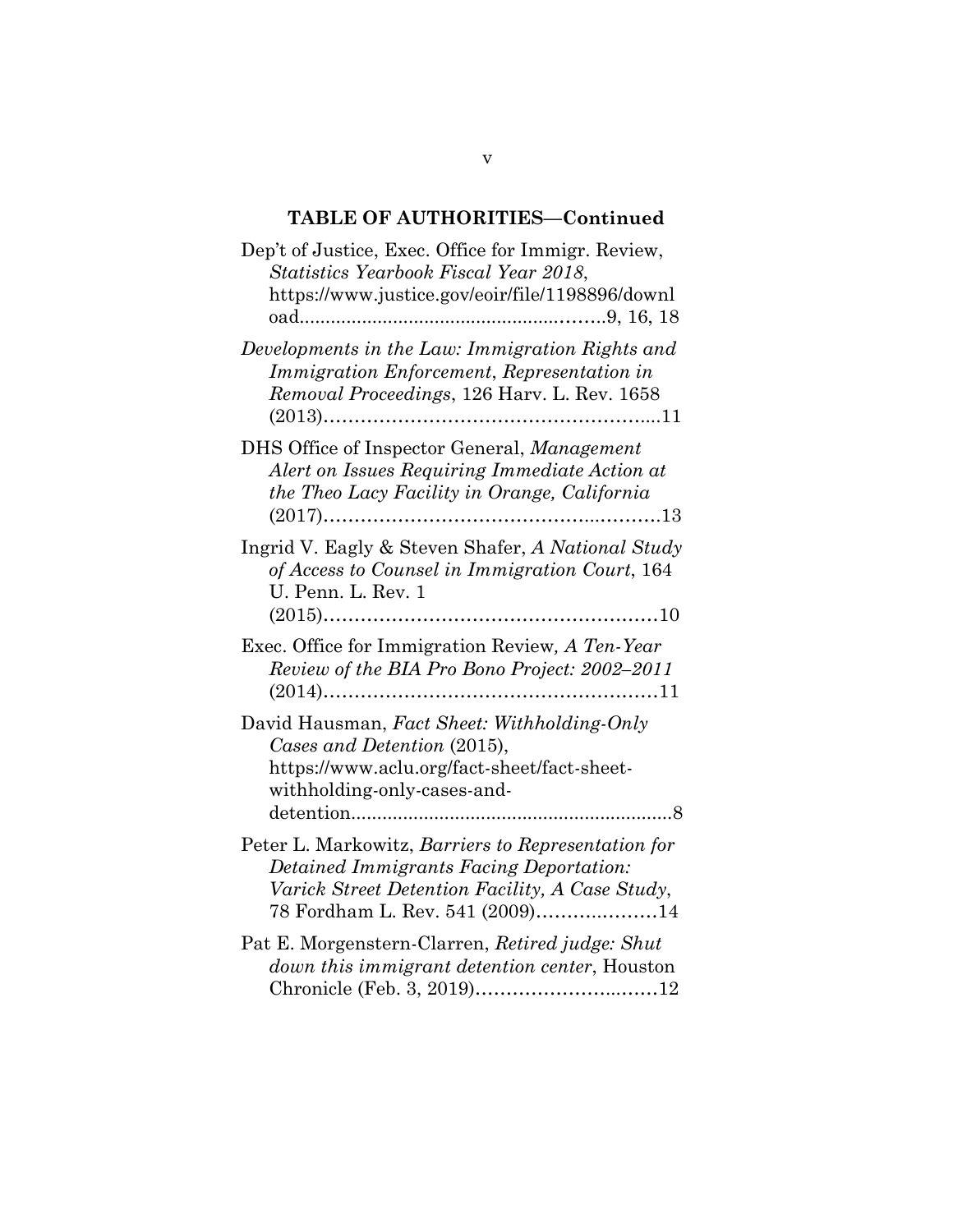## **TABLE OF AUTHORITIES—Continued**

| Emily Ryo & Ian Peacock, A National Study of<br>Immigration Detention in the United States,<br>92 Southern California L. Rev. 1                                                                                                                                                                                |
|----------------------------------------------------------------------------------------------------------------------------------------------------------------------------------------------------------------------------------------------------------------------------------------------------------------|
| TRAC Immigr., What Happens When Individuals<br>Are Released on Bond in Immigration Court<br>Proceedings? (Sept. 14, 2016),<br>https://trac.syr.edu/immigration/reports/438/                                                                                                                                    |
| Karen Tumlin et al., A Broken System:<br>Confidential Reports Reveal Failures in U.S.<br><i>Immigration Detention Centers (2009),</i><br>https://www.nilc.org/wp-<br>content/uploads/2016/02/A-Broken-System-                                                                                                  |
| U.S. Citizenship and Immigration Services, Semi-<br>Monthly Credible Fear and Reasonable Fear<br>Receipts and Decisions (Nov. 5, 2020),<br>https://web.archive.org/web/20201102081057/ht<br>tps://www.uscis.gov/tools/reports-and-<br>studies/semi-monthly-credible-fear-and-<br>reasonable-fear-receipts-and- |
| U.S. Comm'n on Int'l Religious Freedom, Report on<br>Asylum Seekers in Expedited Removal                                                                                                                                                                                                                       |
| David Weissbrodt & Laura Danielson.<br>Immigration Law and Procedure (5th ed.                                                                                                                                                                                                                                  |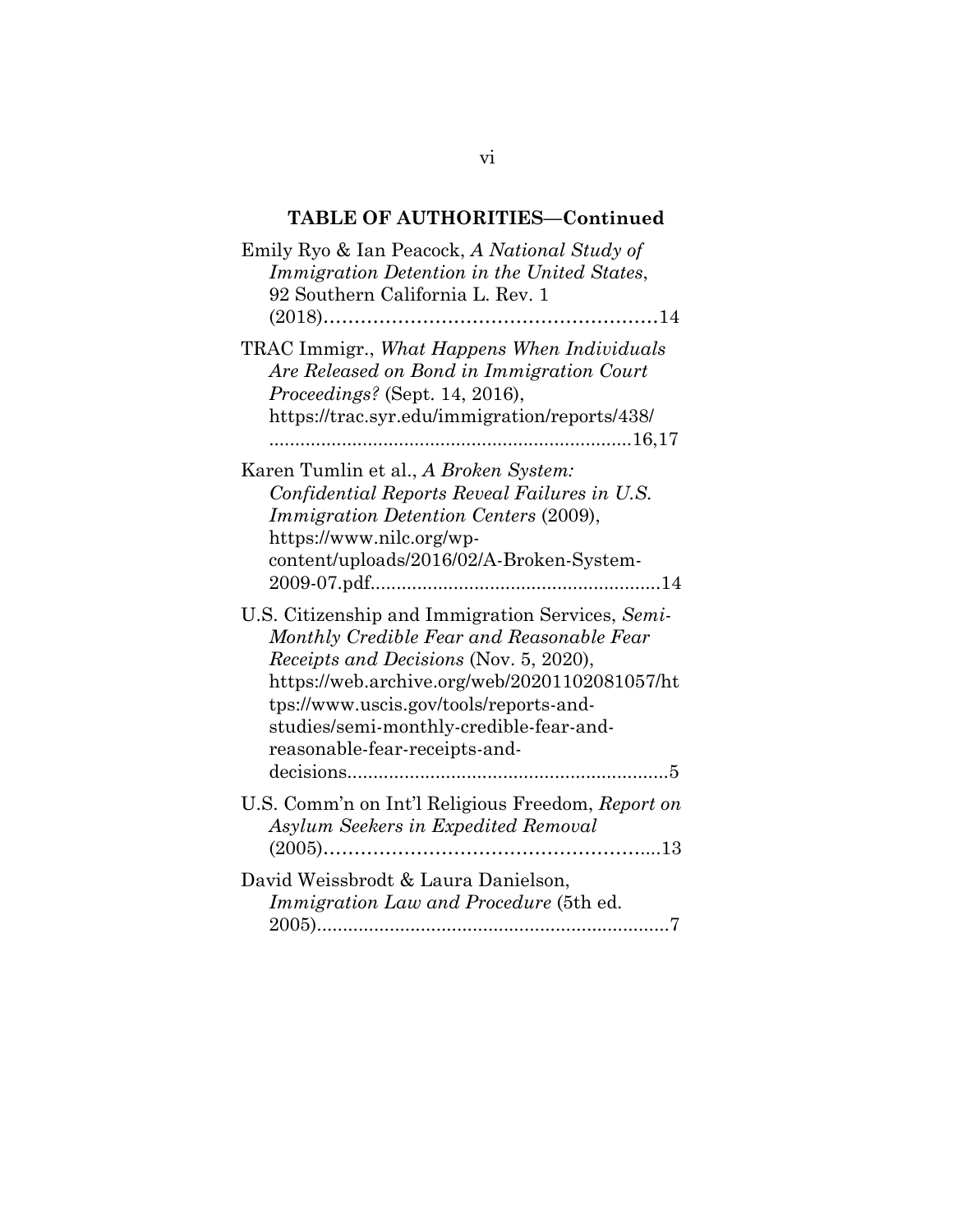### **BRIEF FOR FORMER IMMIGRATION JUDGES AND BOARD OF IMMIGRATION APPEALS MEMBERS AS AMICI CURIAE IN SUPPORT OF RESPONDENTS**

This brief is submitted on behalf of the following former immigration judges (IJs) and Board of Immigration Appeals (BIA) members: Hon. Terry A. Bain; Hon. Sarah Burr; Hon. Jeffrey Chase; Hon. George Chew; Hon. Joan V. Churchill; Hon. Cecelia Espenoza; Hon. Noel Ferris; Hon. James Fujimoto; Hon. John Gossart; Hon. Miriam Hayward; Hon. Carol King; Hon. Bill Joyce; Hon. Elizabeth A. Lamb; Hon. Margaret McManus; Hon. Charles Pazar; Hon. Laura Ramirez; Hon. John Richardson; Hon. Lory Rosenberg; Hon. Susan Roy; Hon. Paul Schmidt; Hon. Ilyce Shugall; Hon. Helen Sichel; Hon. Denise Slavin; Hon. Robert Vinikoor; and Hon. Polly Webber.1

#### **INTEREST OF AMICI CURIAE**

*Amici curiae* are former immigration judges and BIA members. *Amici* have an interest in this case based on their many years of dedicated service administering the immigration laws of the United States. *Amici* collectively presided over thousands of removal proceedings and conducted thousands of bond hearings in connection with those proceedings. Based on this experience, they believe that noncitizens who

<sup>&</sup>lt;sup>1</sup> All parties consented to the filing of this brief. No counsel for a party authored this brief in whole or in part, and no party or counsel for a party made a monetary contribution intended to fund the preparation or submission of the brief. No person other than amici curiae or their counsel made a monetary contribution to the preparation or submission of this brief.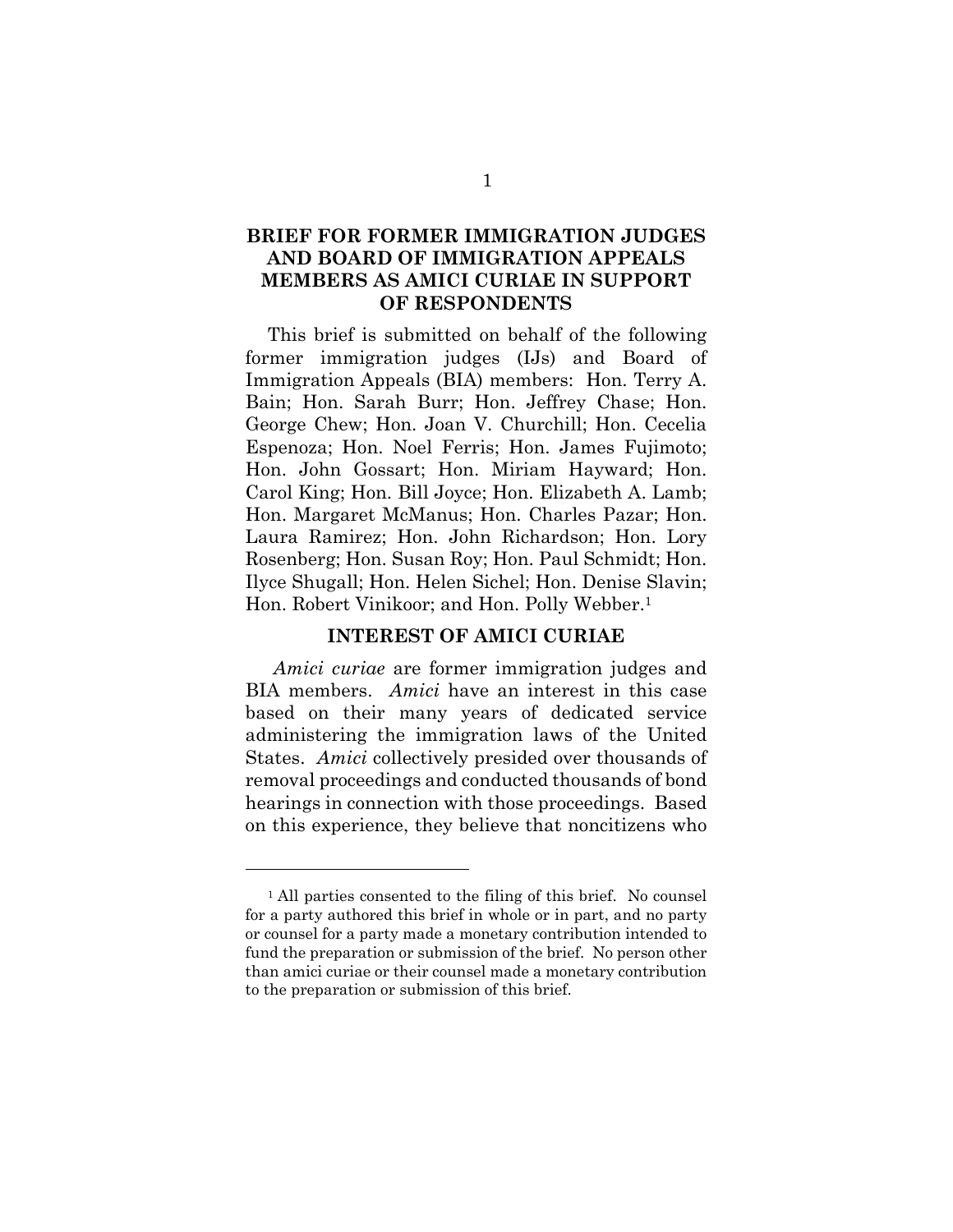are detained more than six months during withholding-only proceedings should be entitled to individualized bond hearings before IJs to determine whether continued detention is appropriate. *Amici*  recognize that detention of noncitizens during withholding-only proceedings may be appropriate in certain cases. But prolonged detention of noncitizens during withholding-only proceedings makes it more difficult for IJs to administer those proceedings fairly and efficiently. *Amici* believe that affording noncitizens subject to prolonged detention pending withholding-only proceedings with individualized bond hearings before IJs would foster just and efficient administration of immigration laws.

#### **SUMMARY OF THE ARGUMENT**

In a small number of cases, noncitizens who are subject to final removal orders (including those subject to reinstated removal orders) may be eligible to seek withholding or deferral of removal in "withholding-only" proceedings. To qualify for withholding-only proceedings, noncitizens subject to final removal orders must establish before an asylum officer a reasonable fear of persecution or torture upon return to the designated country of removal. To obtain withholding or deferral of removal through withholding-only proceedings, noncitizens must establish that it is more likely than not that they will be subject to persecution or torture upon return. In the vast majority of cases, noncitizens who qualify for withholding-only proceedings are detained for the duration of those proceedings.

Based on their experience as IJs and BIA members administering the immigration laws, *amici* believe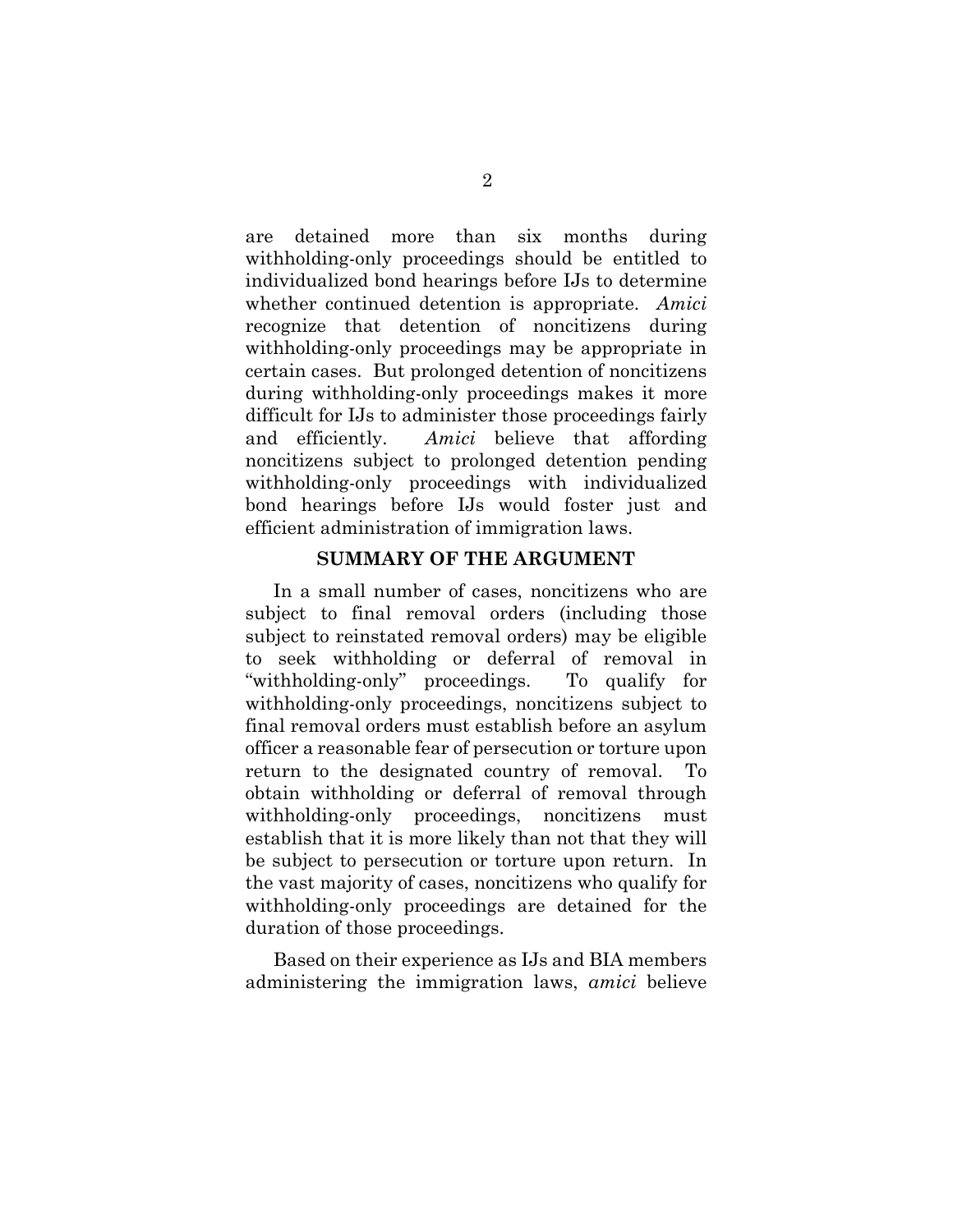that IJs could administer withholding-only proceedings more fairly and more efficiently if detained applicants for withholding or deferral of removal were entitled to individualized bond hearings at which the DHS bears the burden to establish that continued detention is necessary in light of the risk of flight or danger to the community.

*First*, while detention of noncitizens during withholding-only proceedings serves legitimate purposes in appropriate cases, detention also makes it more difficult to administer those already complex proceedings fairly and efficiently. This is so for several reasons. In particular, detainees are significantly less likely to obtain legal representation. Legal representation is crucial—and may even be outcome-determinative—in complex withholding-only proceedings. In addition, detention makes it more difficult for applicants for withholding or deferral of removal to gather evidence and present their cases, regardless of whether they are represented.

*Second*, requiring individualized bond hearings before IJs would mitigate the harms from detention while also fulfilling the legitimate purpose of detention in appropriate cases. IJs conducting individualized bond determination can ensure that applicants for withholding who present a safety or flight risk remain in detention, while permitting applicants to be released in appropriate cases. Requiring individualized bond hearings would not require that any particular noncitizen be released from detention. Individual IJs already conduct hundreds of bond hearings in a typical year. They are experienced in evaluating flight risk and danger.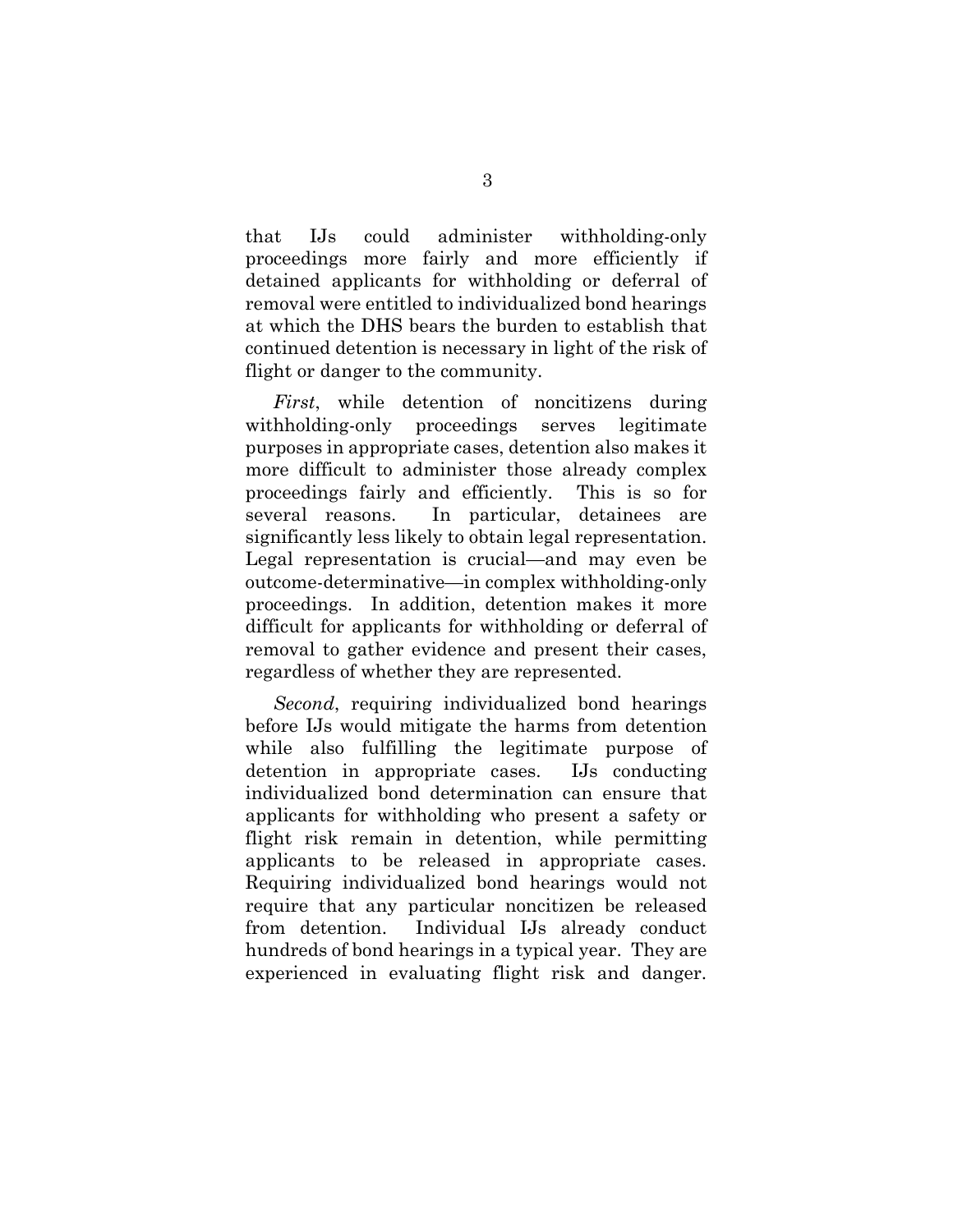Empirical evidence confirms that they do so effectively.

*Third*, requiring bond hearings for those subject to prolonged detention during withholding-only proceedings would not impose a significant additional burden on IJs or the immigration system. Withholding-only proceedings represent less than one percent of cases in immigration court. The Ninth Circuit's decision below would require bond hearings only in those withholding-only cases that continue for more than six months. Holding bond hearings conducted under various streamlined procedures—in this limited number of additional cases would impose minimal additional burden on IJs.

#### **BACKGROUND**

Several different provisions of the Immigration and Nationality Act (INA) authorize the government to detain noncitizens during removal proceedings. *See*  8 U.S.C. §§ 1225(b), 1226(a), 1226(c), and 1231(a). This case involves Section 1231(a), governing detention of noncitizens subject to final removal orders, including those who have had prior removal orders reinstated. *See Johnson v. Guzman Chavez*, 141 S. Ct. 2271 (2021).

In the typical case, once a noncitizen has been ordered removed, the Attorney General "shall remove the alien from the United States within a period of 90 days" and, "[d]uring the [90-day] removal period, the "Attorney General shall detain the alien." 8 U.S.C. § 1231(a). In general, those subject to final removal orders or reinstated removal orders may not further challenge their removal in immigration court. *See, e.g.,* 8 C.F.R. §§ 2418(a), 1241.8(a). As a result, the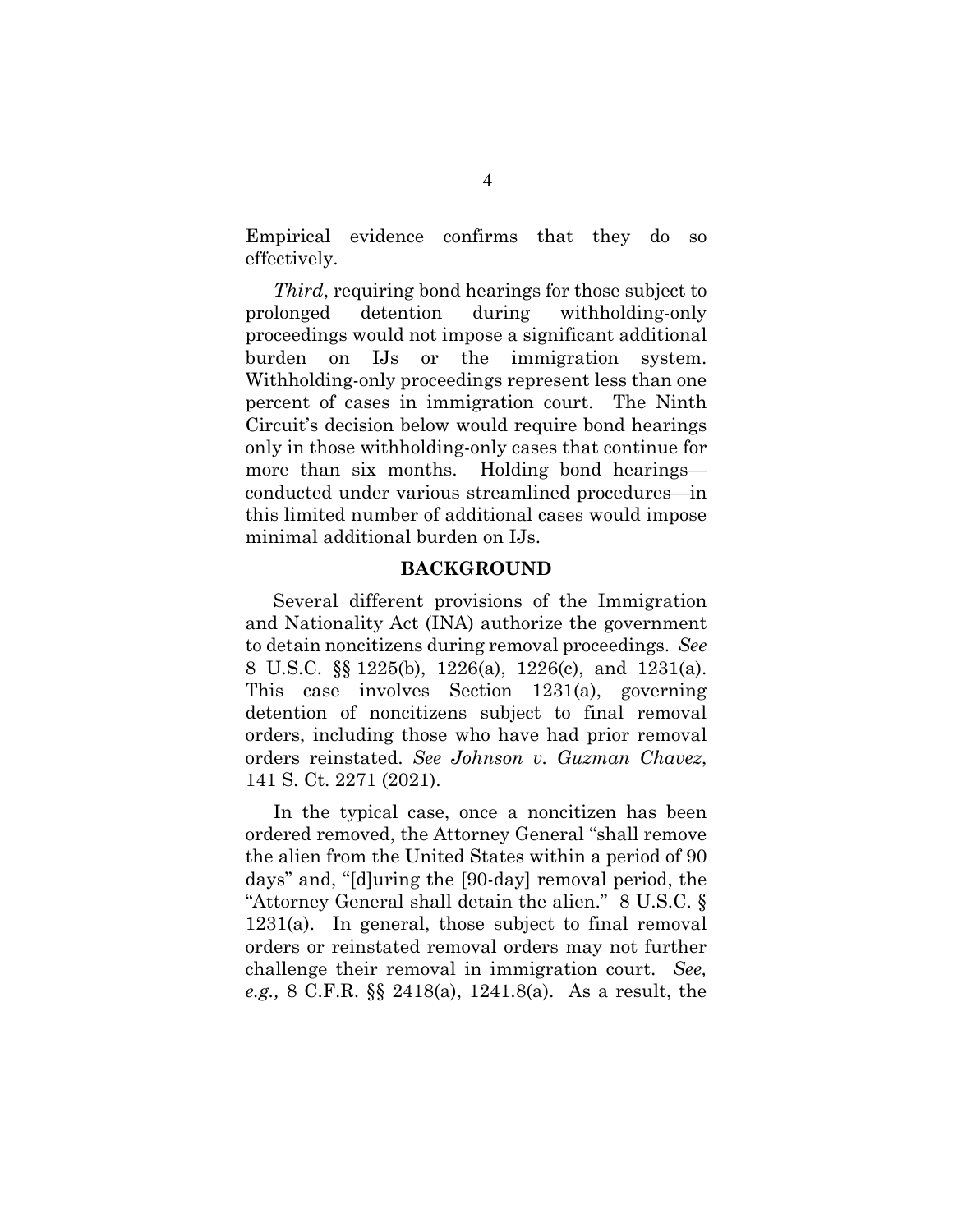vast majority of those subject to final removal orders are, in fact, deported within 90 days.

Under Section 1231(a)(6), if a noncitizen has not been deported within the 90-day removal period, the Attorney General "may" either continue to detain her or may release her subject to various conditions, including payment of a bond. 8 U.S.C. § 1231(a)(6).

Under federal law and the United Nations Convention Against Torture (CAT), the United States may not deport a noncitizen to a country where he or she would face persecution or torture. See 8 U.S.C. § 1231(b)(3)(A); Foreign Affairs Reform and Restructuring Act of 1998, Pub. L. No. 105-277, § 2242, 112 Stat. 2681 (1998). Accordingly, if a noncitizen subject to a final removal order expresses a fear of persecution or torture if returned to the country designated for removal, the DHS must institute proceedings to determine whether that person may permissibly be deported to the designated country.

First, DHS must refer the noncitizen to an asylum officer to determine whether he or she can establish a "reasonable fear of persecution or torture." 8 U.S.C. § 1231(a)(5). The "reasonable fear" standard is high.2 If the asylum officer concludes that an applicant has

<sup>2</sup> For example, between October 1, 2019 and October 15, 2020, asylum officers found "reasonable fear" in just 1,034 of 7,670 cases (approximately 13%). U.S. Citizenship and Immigration Services, *Semi-Monthly Credible Fear and Reasonable Fear Receipts and Decisions* (Nov. 5, 2020), https://web.archive.org/web/20201102081057/https://www.uscis. gov/tools/reports-and-studies/semi-monthly-credible-fear-andreasonable-fear-receipts-and-decisions.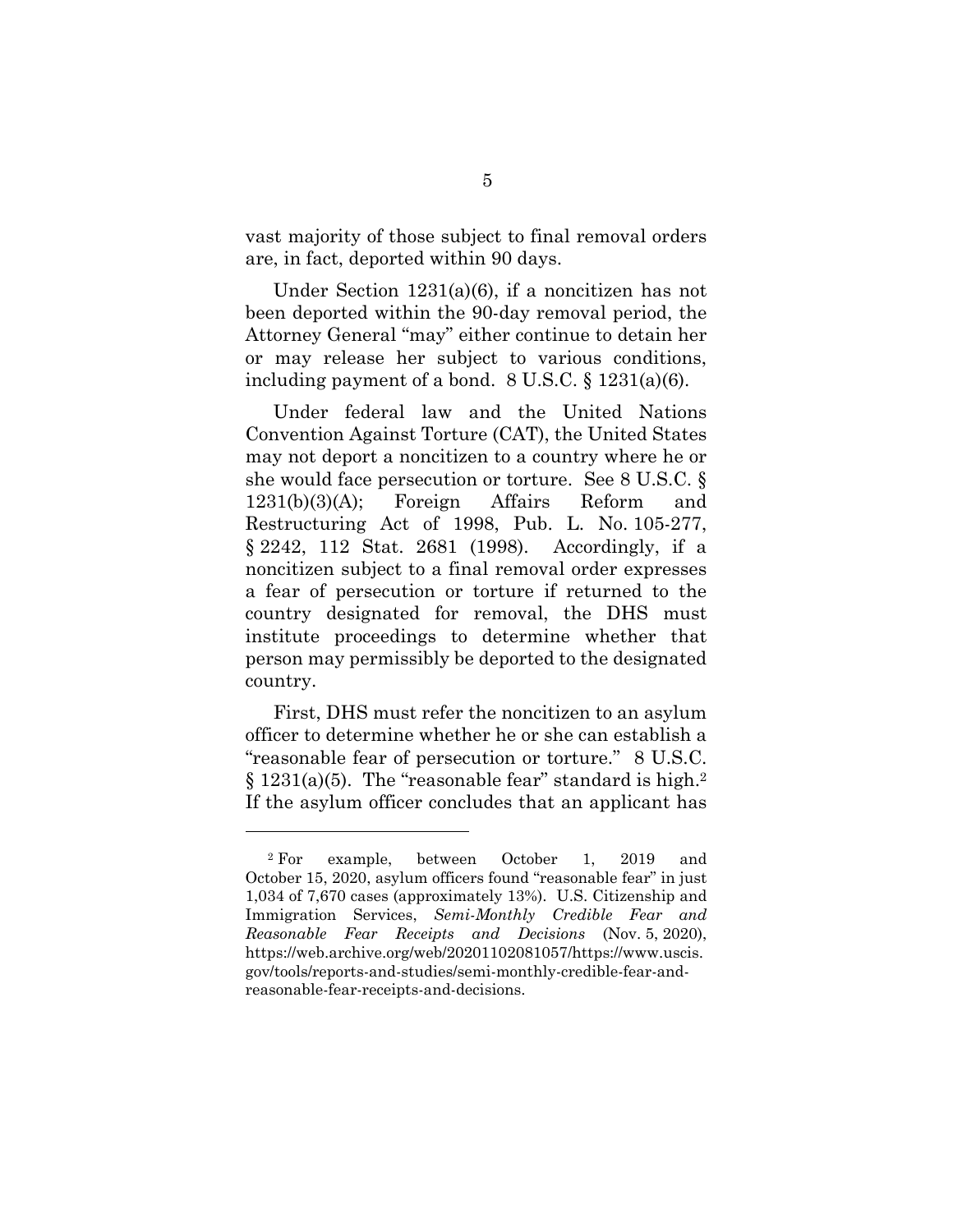met this high standard and established a "reasonable fear" of persecution or torture upon return, then the applicant is entitled to seek limited relief from removal in a "withholding-only" hearing before an immigration judge.

These proceedings are called "withholding-only" hearings because "proceedings are 'limited to a determination of whether the alien is eligible for withholding or deferral of removal,' and as such, 'all parties are prohibited from raising or considering any other issues, including but not limited to issues of admissibility, deportability, eligibility for waivers, and eligibility for any other form of relief.'" *Guzman Chavez*, 141 S. Ct. at 2283 (quoting 8 U.S.C. §§  $208.2(c)(3)(i), 1208.2(c)(3)(i).$ <sup>3</sup>

To obtain relief in a withholding-only proceeding, the applicant must show it is more likely than not that she will be subject to persecution or torture if returned to the designated country of removal.4 Those granted withholding or deferral of removal may not be

<sup>3</sup> In withholding-only proceedings, noncitizens may seek three forms of relief: withholding of removal under the INA, withholding of removal under the CAT, and deferral of removal under the CAT.

<sup>4</sup> To obtain withholding of removal under the INA, the noncitizen must show that it is more likely than not that her life or freedom would be threatened in the proposed country of removal on account of race, religion nationality, membership in a particular social group, or political opinion. 8 U.S.C. § 1231(b)(3)(A); 8 C.F.R. § 1208.16. To obtain either withholding or removal or deferral of removal under the CAT, the noncitizen must show that it is more likely than not that she would be tortured if removed to the designated country. 8 C.F.R. §§ 1208.16(c)(2); 1208.17(a).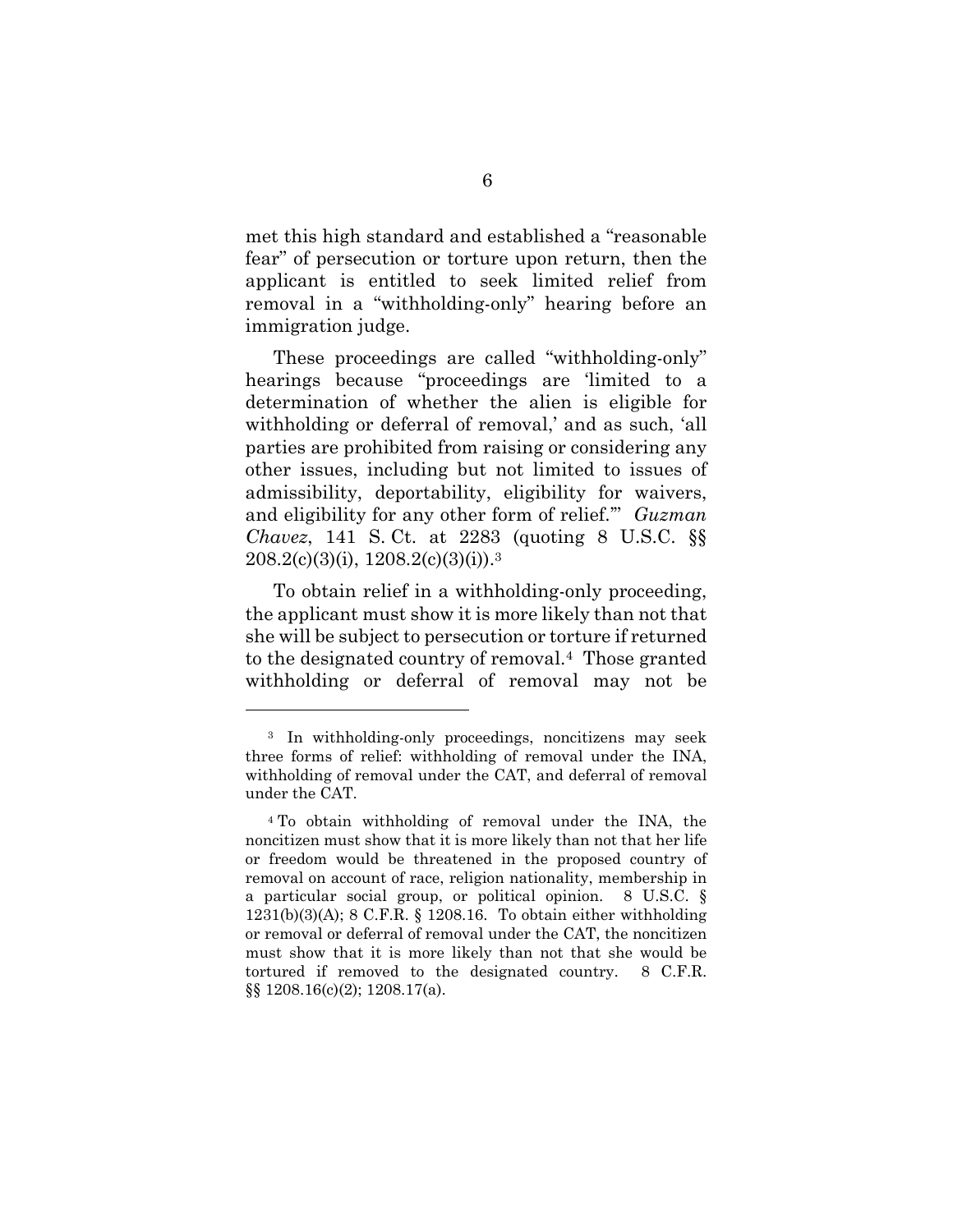deported to the designated country of removal. While the government may seek to remove them to another country, "in practice \* \* \* non-citizens who are granted [withholding of] removal are almost never removed from the U.S." *Kumarasamy v. Attorney Gen.*, 453 F.3d 169, 171 n.1 (3d Cir. 2006) (quoting David Weissbrodt & Laura Danielson, *Immigration Law and Procedure* 303 (5th ed. 2005)). Recognizing this reality, regulations entitle those granted withholding of removal to obtain employment authorization. 8 C.F.R. § 274a.12(a)(10).

Because one must first establish a reasonable fear of persecution or torture before an asylum officer to qualify for a withholding-only hearing, withholdingonly proceedings are relatively uncommon. In recent years, approximately 3,000 new withholding-only cases have been initiated each year, representing less than one percent of all new cases in immigration court.5 Moreover, while the total number of new immigration cases has increased significantly in recent years, the number of withholding-only proceedings has held steady.6

Given that applicants for withholding or deferral of removal must carry the heavy burden of establishing a reasonable fear of persecution or

<sup>5</sup> *See* American Immigration Council, *The Difference Between Asylum and Withholding of Removal*, https://www.americanimmigrationcouncil.org/research/asylumwithholding-of-removal.

<sup>6</sup> American Immigration Council, *supra*.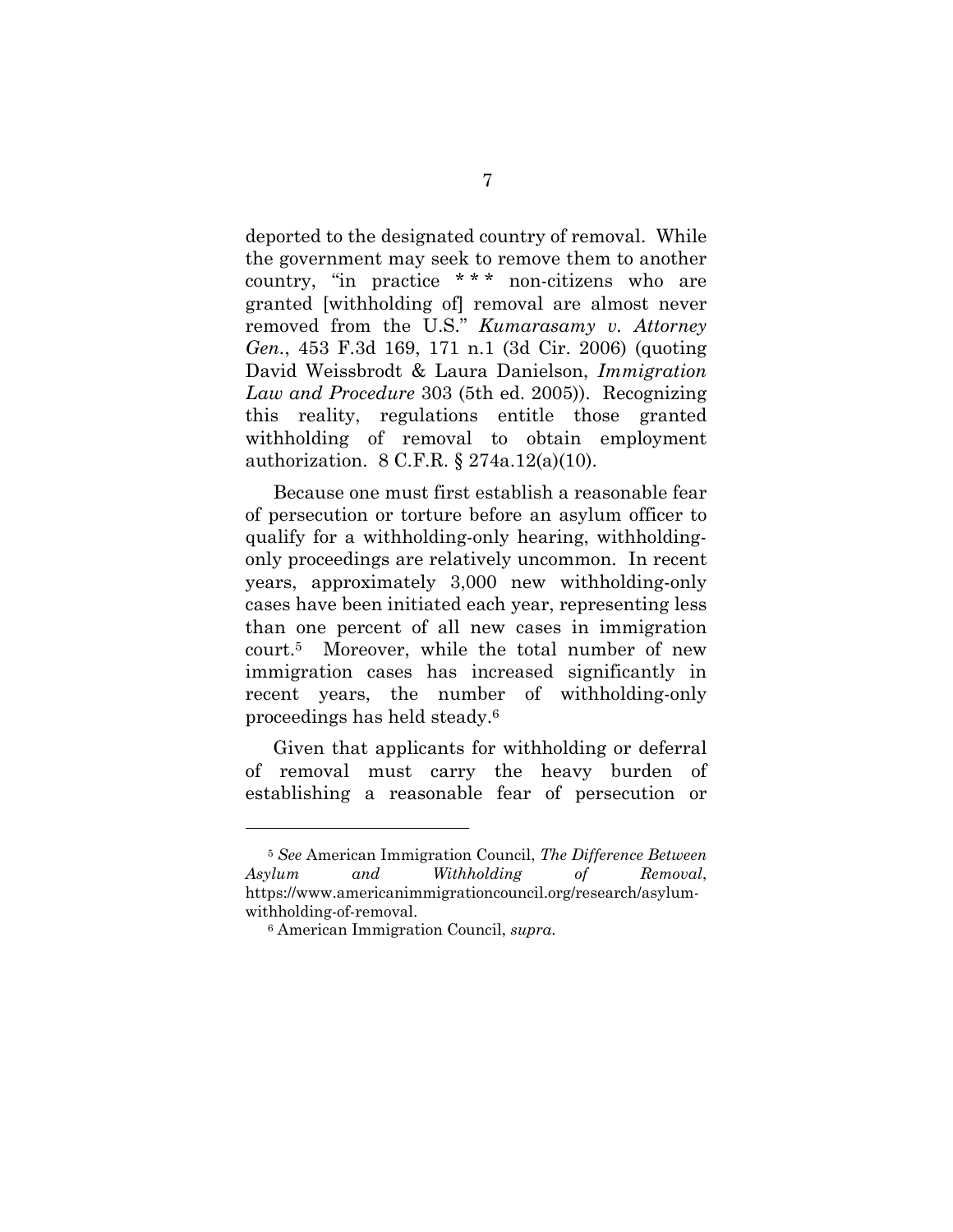torture before they are entitled to withholding-only hearings, those applicants who obtain such hearings are often successful in obtaining withholding or deferral of removal, as well. One study estimated that over 25% of applicants in withholding-only proceedings are ultimately permitted to remain in the United States.7

Withholding-only cases can last for years, given the complex issues involved.8 *Amici* believe that the interests of our immigration system would be best served if individualized bond hearings before IJs were required in withholding-only cases continuing for more than six months.

#### **ARGUMENT**

### **I. PROLONGED DETENTION OF APPLICANTS FOR WITHHOLDING MAKES COMPLEX WITHHOLDING-ONLY PROCEEDINGS HARDER TO ADMINISTER**

Withholding-only proceedings are complex cases. In deciding whether an applicant is entitled to withholding or deferral of removal, an immigration judge must make findings about the conditions in the designated country, whether members of a particular social, political, cultural, or religious group are likely to be subject to persecution or torture, and whether the applicant is, in fact, a member of such a group. Accordingly, withholding-only proceedings often involve testimony by the applicant, family members,

<sup>7</sup> *See* David Hausman, *Fact Sheet: Withholding-Only Cases and Detention* (2015), https://www.aclu.org/fact-sheet/factsheet-withholding-only-cases-and-detention.

<sup>8</sup> *See ibid.*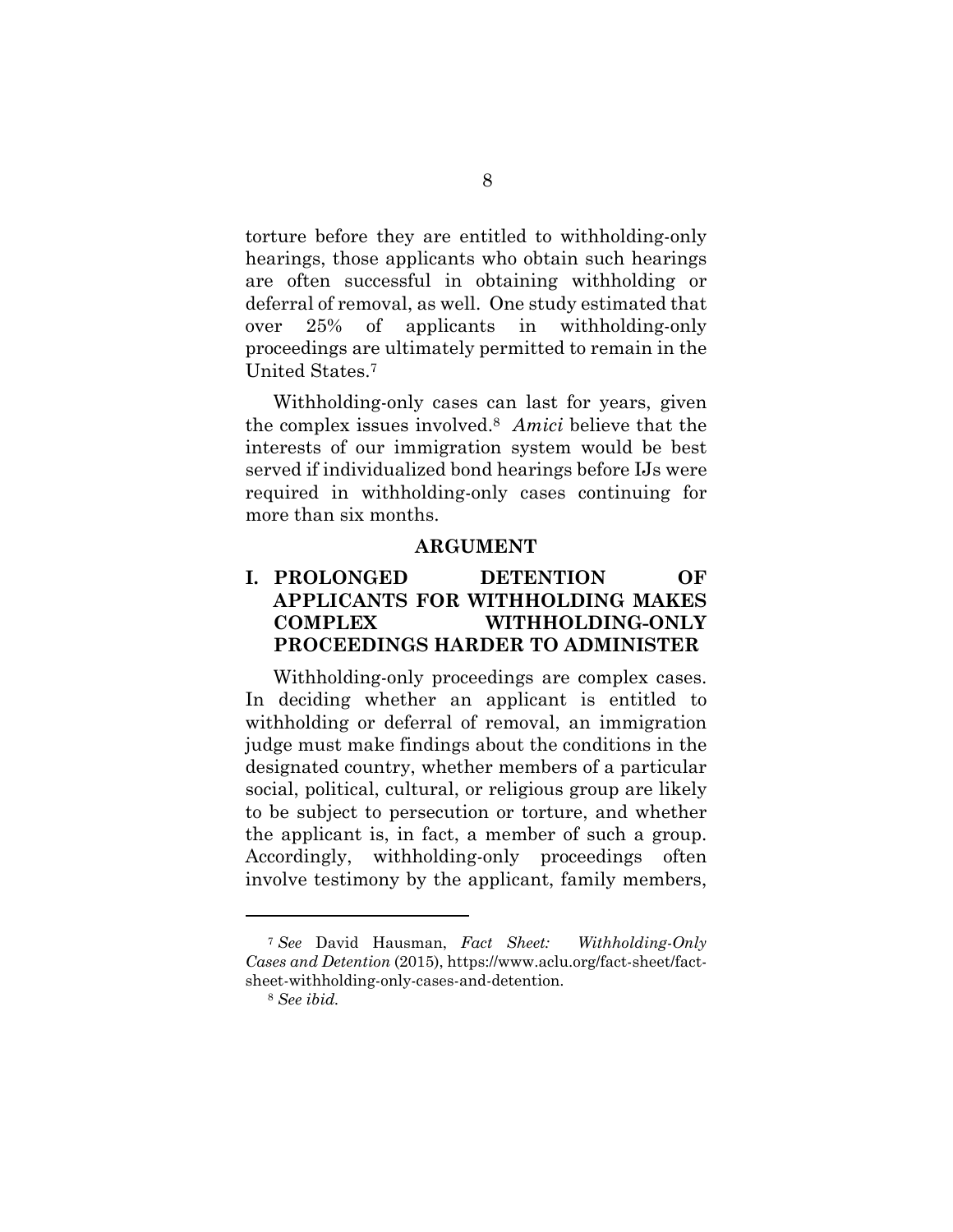and other witnesses; expert testimony about conditions in the proposed country of removal; review of documentation and country conditions information; and administrative appeals. In addition, those seeking withholding or deferral of removal are typically non-English speakers from vastly different cultures who are unfamiliar with the operations of the U.S. legal system and may have little formal education.9 These factors make withholding-only proceedings among the most difficult cases on an immigration judge's docket.

The stakes in withholding-only cases could not be higher. The Court has "long recognized that deportation is a particularly severe 'penalty.'" *Padilla v. Kentucky*, 559 U.S. 356, 365 (2010) (quoting *Fong Yue Ting v. United States*, 149 U.S. 698, 740 (1893)). In withholding-only proceedings, the applicant for withholding or deferral of removal not only faces the "particularly severe penalty" of deportation, but also faces the risk of deportation to a country where he or she may be subject to persecution or torture.

Detention during withholding-only proceedings impairs applicants' ability to present their cases, which, in turn, makes it more difficult for IJs to conduct withholding-only proceedings fairly and efficiently. In particular, detention prevents applicants for withholding or deferral of removal from obtaining legal representation—which can be

<sup>9</sup> Eighty-nine percent of noncitizens proceeded in a language other than English for immigration court cases completed in Fiscal Year 2018. Dep't of Justice, Exec. Office for Immigr. Review, *Statistics Yearbook Fiscal Year 2018* 18, https://www.justice.gov/eoir/file/1198896/download.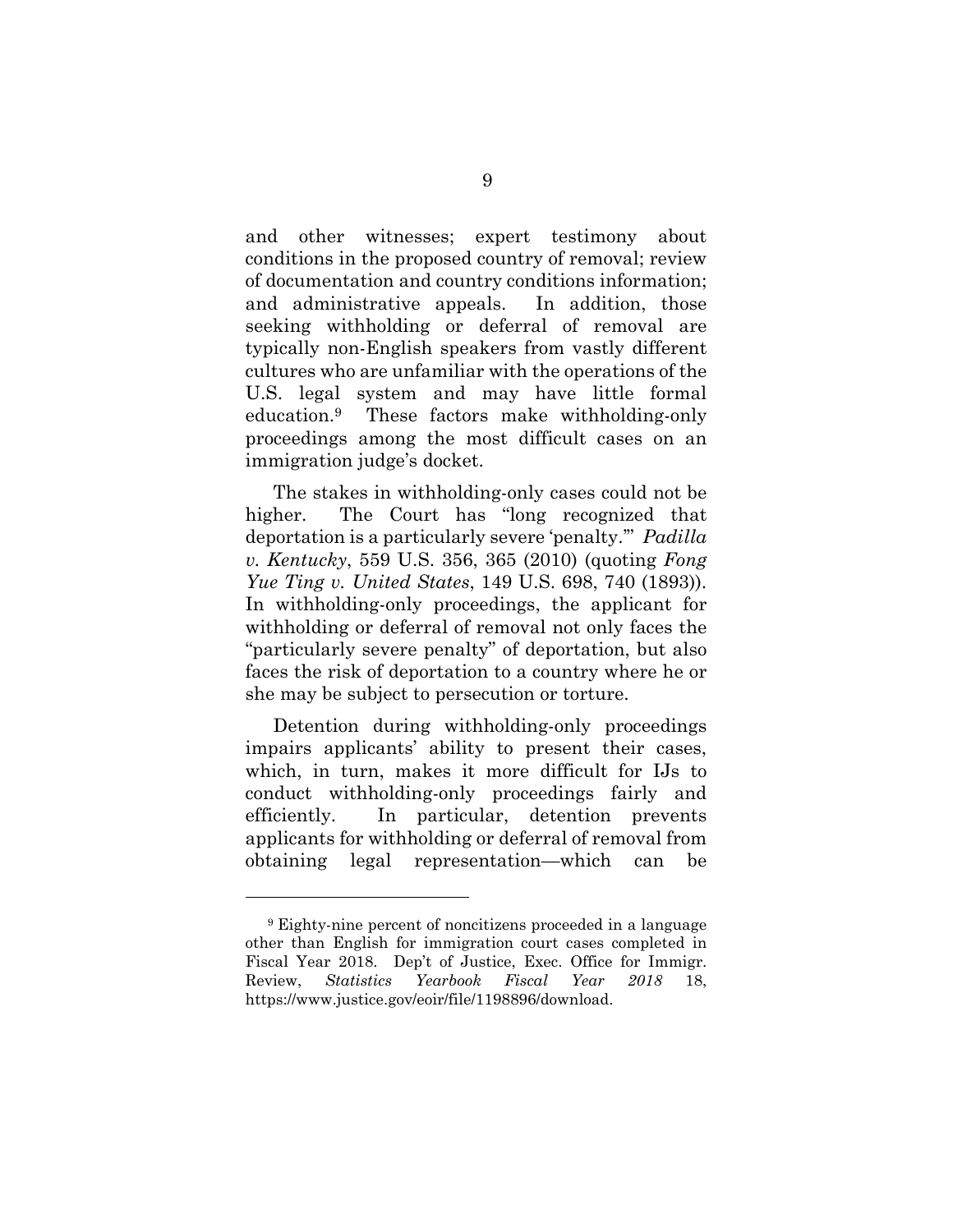outcome-determinative in some cases—and hinders their ability to gather and present evidence in support of their claims.

### **A. Detention During Withholding-Only Proceedings Makes It Harder For Applicants For Withholding or Deferral of Removal to Obtain Representation**

Noncitizens who are detained during removal proceedings are far less likely to obtain representation than those who are released on bond.10 One nationwide study found that "nondetained respondents were almost five times more likely to obtain counsel than detained respondents."11

That disparity has real consequences. Legal representation in removal proceedings "[is] especially important" because of "the complexity of immigration procedures, and the enormity of the interests at stake." *Ardestani v. INS*, 502 U.S. 129, 138 (1991). When represented by counsel, noncitizens are better prepared to navigate withholding-only proceedings, leading to better developed and organized cases.<sup>12</sup> Represented noncitizens are also much more likely to be prepared for their scheduled appearances, resulting in their cases being handled more efficiently

<sup>10</sup> *See Accessing Justice: The Availability and Adequacy of Counsel in Removal Proceedings*, 33 Cardozo L. Rev. 357, 367-73 (2011) (finding that "custody status (i.e., whether or not [individuals] are detained) strongly correlates with their

likelihood of obtaining counsel"). 11 Ingrid V. Eagly & Steven Shafer, *A National Study of Access to Counsel in Immigration Court*, 164 U. Penn. L. Rev. 1, 32 (2015). 12 *See* Ingrid V. Eagly & Steven Shafer, *supra*, at 66.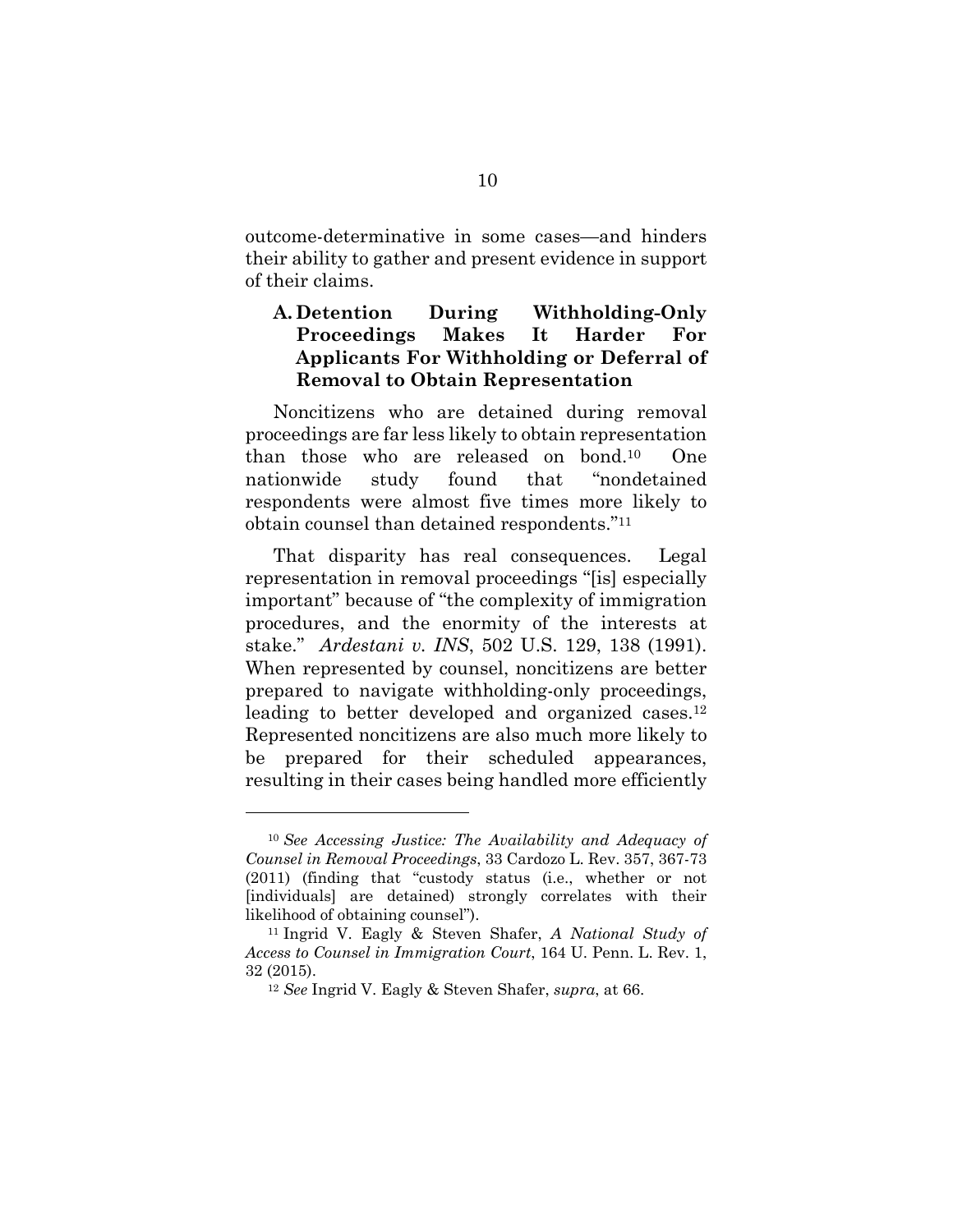and requiring fewer continuances and judicial resources. By contrast, unrepresented applicants for withholding are less likely to be prepared for their hearings, leading to delays in the administration of their cases, and to additional cost and burden on the immigration courts.

Empirical studies confirm the common-sense notion that cases involving represented immigrants are better argued and proceed more efficiently, both in the immigration courts and before the BIA. For example, while BIA members consistently report that quality briefing facilitates effective legal review of removal proceedings, most unrepresented immigrants do not submit *any* brief at all in appellate proceedings before the BIA.

Not surprisingly, studies consistently show significant disparities in outcomes based on representation.13

## **B. Detention During Withholding-Only Proceedings Hinders Applicants' Ability to Present Their Cases, Regardless of Whether They are Represented**

Detention makes it harder for applicants for withholding or deferral of removal to present their cases effectively, whether they are appearing *pro se* or

<sup>13</sup> *See Developments in the Law: Immigration Rights and Immigration Enforcement*, *Representation in Removal Proceedings*, 126 Harv. L. Rev. 1658, 1658 (2013); Exec. Office for Immigration Review*, A Ten-Year Review of the BIA Pro Bono Project: 2002–2011* 12 (2014) (in BIA proceedings, the likelihood of an immigrant achieving a favorable result increased from 9.5% to 31% when BIA Pro Bono Project volunteers provided legal representation).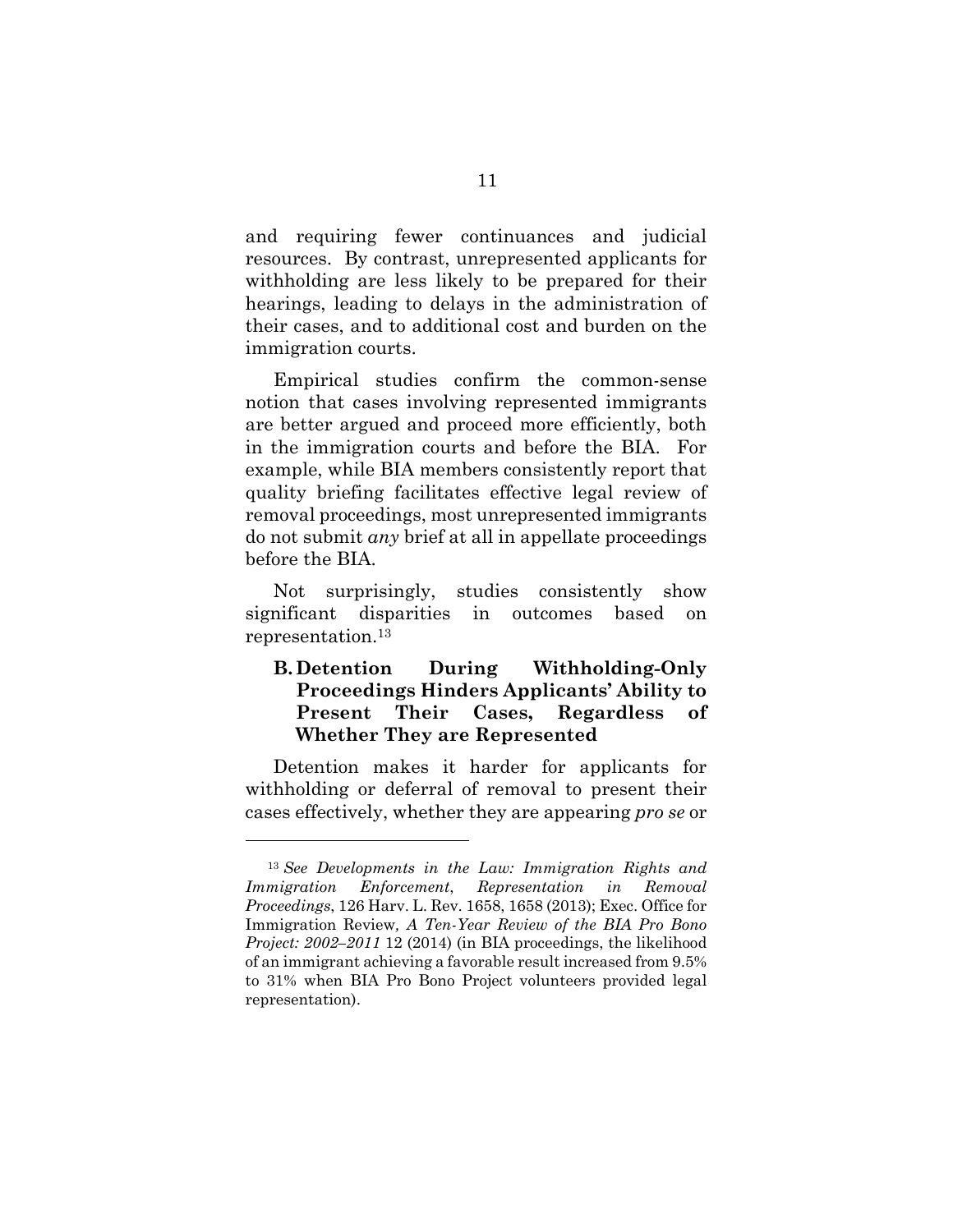are among the minority fortunate enough to obtain representation.

For those represented by counsel, detention makes effective attorney-client communications significantly more difficult. Because detention facilities are typically located far from the urban centers where most immigration lawyers practice, immigration lawyers must travel long distances to meet their detained clients. *See Hamama v. Adducci*, 261 F. Supp. 3d 820, 827-28 (E.D. Mich. 2017) (noting that it was "nearly impossible" and "impractical" for attorneys to visit clients because they were detained approximately four hours away). When immigration attorneys make the long trips to remote detention facilities, they may be barred from seeing their clients. *See Innovation Law Lab v. Nielson*, 310 F. Supp. 3d 1150, 1158-59 (D. Or. 2018) (describing repeated instances of attorneys being denied access to their detained clients, including where "[p]ermission that had been granted for a legal visit \* \* \* [and] was revoked on the morning of [the scheduled visit] after Law Lab's legal team had already departed for" the detention facility). When lawyers are finally able to visit detained clients, poor conditions in detention centers continue to impair attorney-client relations.14

 $\overline{a}$ 

<sup>14</sup> *See* Pat E. Morgenstern-Clarren, *Retired judge: Shut down this immigrant detention center*, Houston Chronicle (Feb. 3, 2019),

https://www.houstonchronicle.com/opinion/outlook/article/Retire d-judge-Shut-down-this-immigrant-detention-13582574.php

<sup>(&</sup>quot;[V]isiting conditions [for attorneys are] abysmal. Laptops,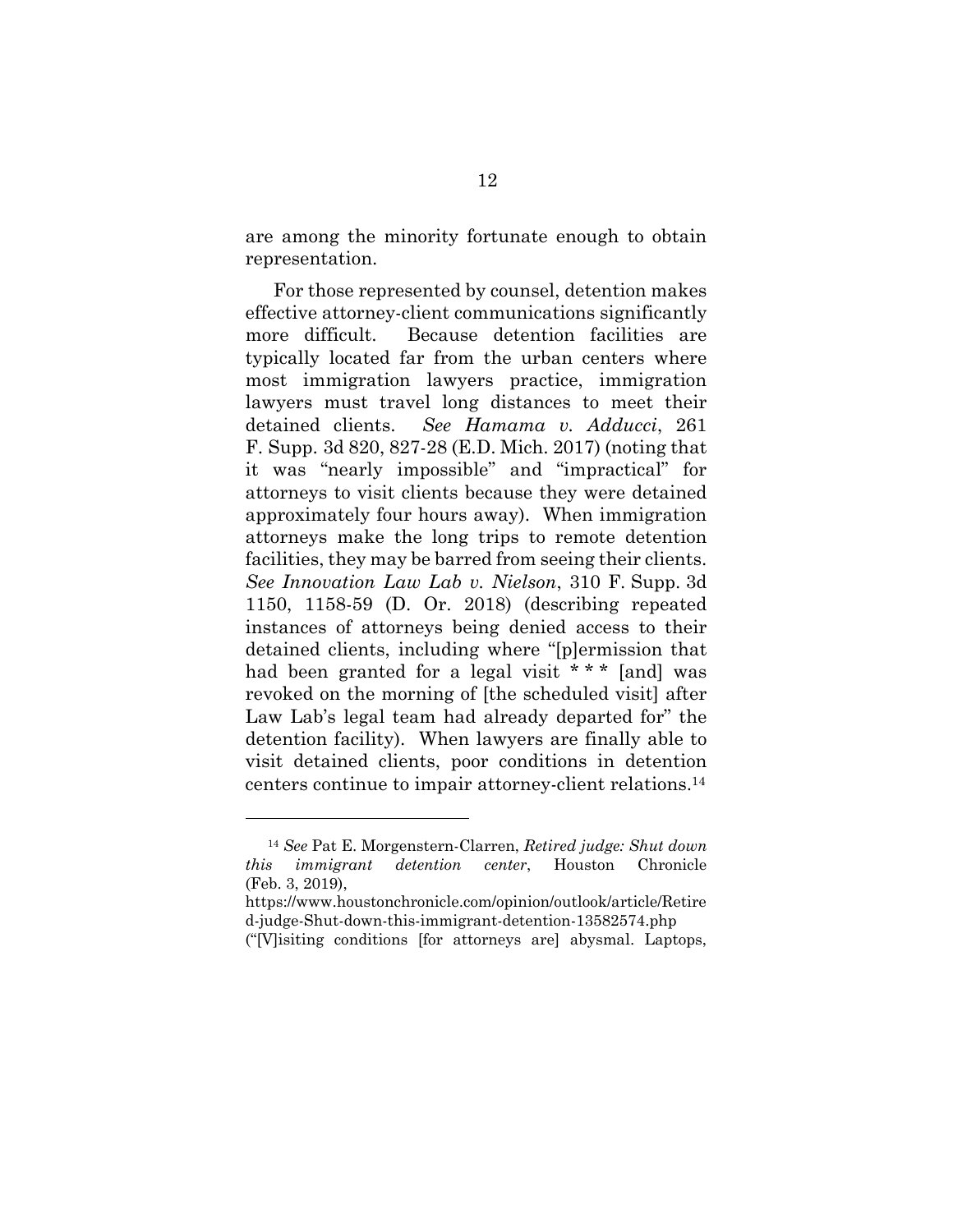Detained immigrants also face difficulties consulting with their lawyers by phone. Many detention facilities have few working phones.15 When phones are available, detention facilities may limit the length of calls or charge detained immigrants "prohibitively expensive" per-minute fees.<sup>16</sup>

It is even worse for those proceeding *pro se*. Many detention facilities have inadequate or outdated legal resources.17 Even if a detention facility provides the most up-to-date legal materials available, these resources will be useless to many detainees if they are not available in languages other than English. And even when detained immigrants have access to adequate legal resources in their native languages, detention (and the resulting restricted access to the outside world) makes it far more difficult to gather

mobile phones, voice recorders and Spanish-English dictionaries are prohibited; counsel may only bring in a notebook, pen and one business card per client.").

<sup>15</sup> *See* DHS Office of Inspector General, *Management Alert on Issues Requiring Immediate Action at the Theo Lacy Facility in Orange, California* 7 (2017) ("telephone problems [at one detention facility included] low volume and inoperable phones").

<sup>16</sup> *See Hamama*, 261 F. Supp. 3d at 827-28 (noting that an Arizona detention facility charges twenty-five cents per minute and that detention facilities limited calls to ten or fifteen minutes).

<sup>17</sup> *See* U.S. Comm'n on Int'l Religious Freedom, *Report on Asylum Seekers in Expedited Removal* 186 (2005) (finding that "in *none* of the facilities visited by the experts were all the legal materials listed in the DHS detention standards \* \* \* present and up-to-date").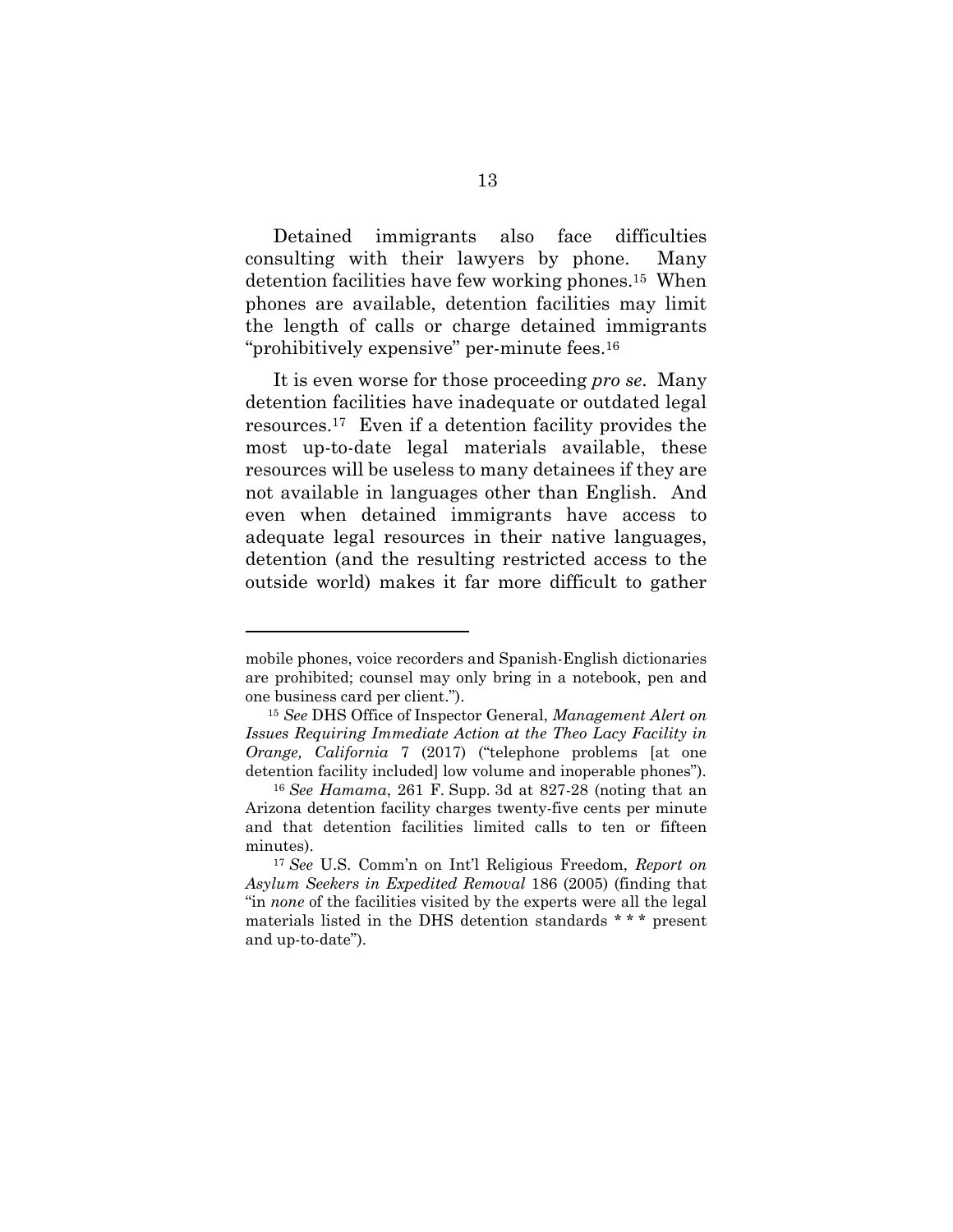evidence required to establish entitlement to withholding of removal.

Frequent transfers of noncitizen detainees between detention centers compound these problems.18 Transfers between facilities make it even more difficult for detainees to gather evidence in support of their claims for withholding of removal. Records may be lost or destroyed during transfer.19 Mail may not be forwarded.<sup>20</sup> For represented detainees, transfers may make it "difficult for attorneys to contact, or even locate, their clients." *Chhoeun v. Marin*, 306 F. Supp. 3d 1147, 1156 (C.D. Cal. 2018).

### **C. Despite IJs' Best Efforts, Detention During Withholding-Only Proceedings May Be Outcome-Determinative in Some Cases**

Conscientious immigration judges attempt to overcome these challenges by taking time to ensure

<sup>18</sup> One recent study study found that 54% of adult detainees were transferred at least once during their detention and more than a quarter were transferred multiple times. *See* Emily Ryo & Ian Peacock, *A National Study of Immigration Detention in the United States*, 92 Southern California L. Rev. 1, 39 (2018).

<sup>19</sup> *See* Karen Tumlin et al., *A Broken System: Confidential Reports Reveal Failures in U.S. Immigration Detention Centers*, 41-42, 70 (2009), https://www.nilc.org/wpcontent/uploads/2016/02/A-Broken-System-2009-07.pdf.

<sup>20</sup> *See, e.g*., Peter L. Markowitz, *Barriers to Representation for Detained Immigrants Facing Deportation: Varick Street Detention Facility, A Case Study*, 78 Fordham L. Rev. 541, 559, 570 (2009).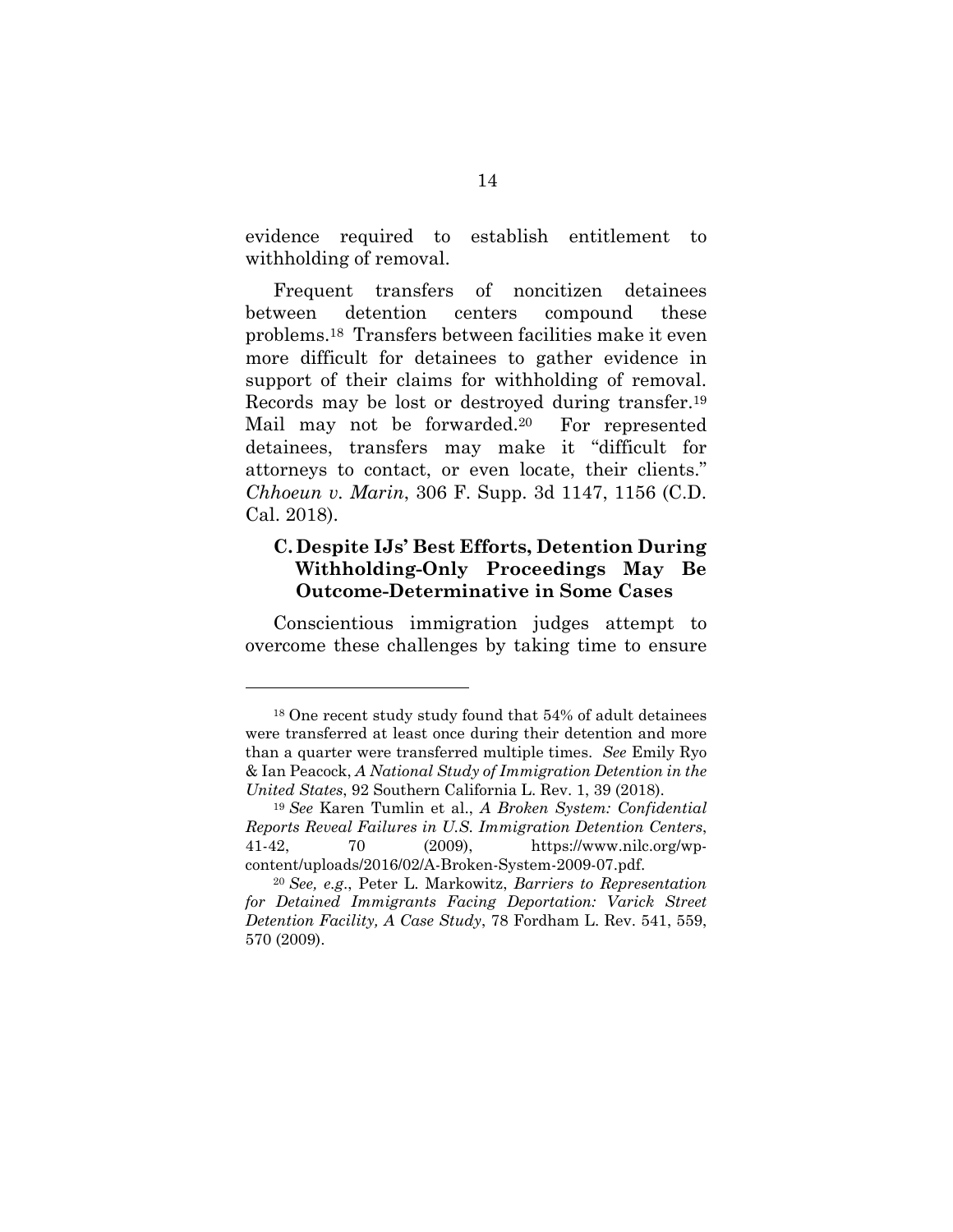that unrepresented detainees understand their rights and by working to develop a proper record for the BIA's review. As one immigration judge has written, conducting removal proceedings for *pro se* detainees "puts substantial pressure on the judge to ensure that available relief is thoroughly explored and the record fully developed."21

Despite IJs' best efforts, however, the welldocumented disparity in outcomes in removal cases depending on detention status confirms that detention alone can often determine the substantive outcome of those proceedings.22

### **II. REQUIRING BOND HEARINGS BEFORE IMMIGRATION JUDGES WOULD MITIGATE THE HARMS OF PROLONGED DETENTION WHILE ACCOMPLISHING ITS LEGITIMATE PURPOSES**

Bond hearings permit experienced judges to make informed judgments about the risk of flight and danger to the community from releasing particular noncitizens. These judgments are based on

 $\overline{a}$ 

<sup>21</sup> *See* Noel Brennan, *A View From the Immigration Bench*, 78 Fordham L. Rev. 623, 626 (2009) ("However time-consuming, it is our duty to explain the law to *pro se* immigrants and to develop the record to ensure that any waiver of appeal or of a claim is knowing and intelligent."). 22 *Cf.* Brennan, *supra*, at 624 (noting that, even in

represented cases, if "the attorney fails to create a complete record including submitting documents that are essential to the case, the immigrant may lose, no matter how authentic his claim for asylum may be or how dire the consequences of deportation").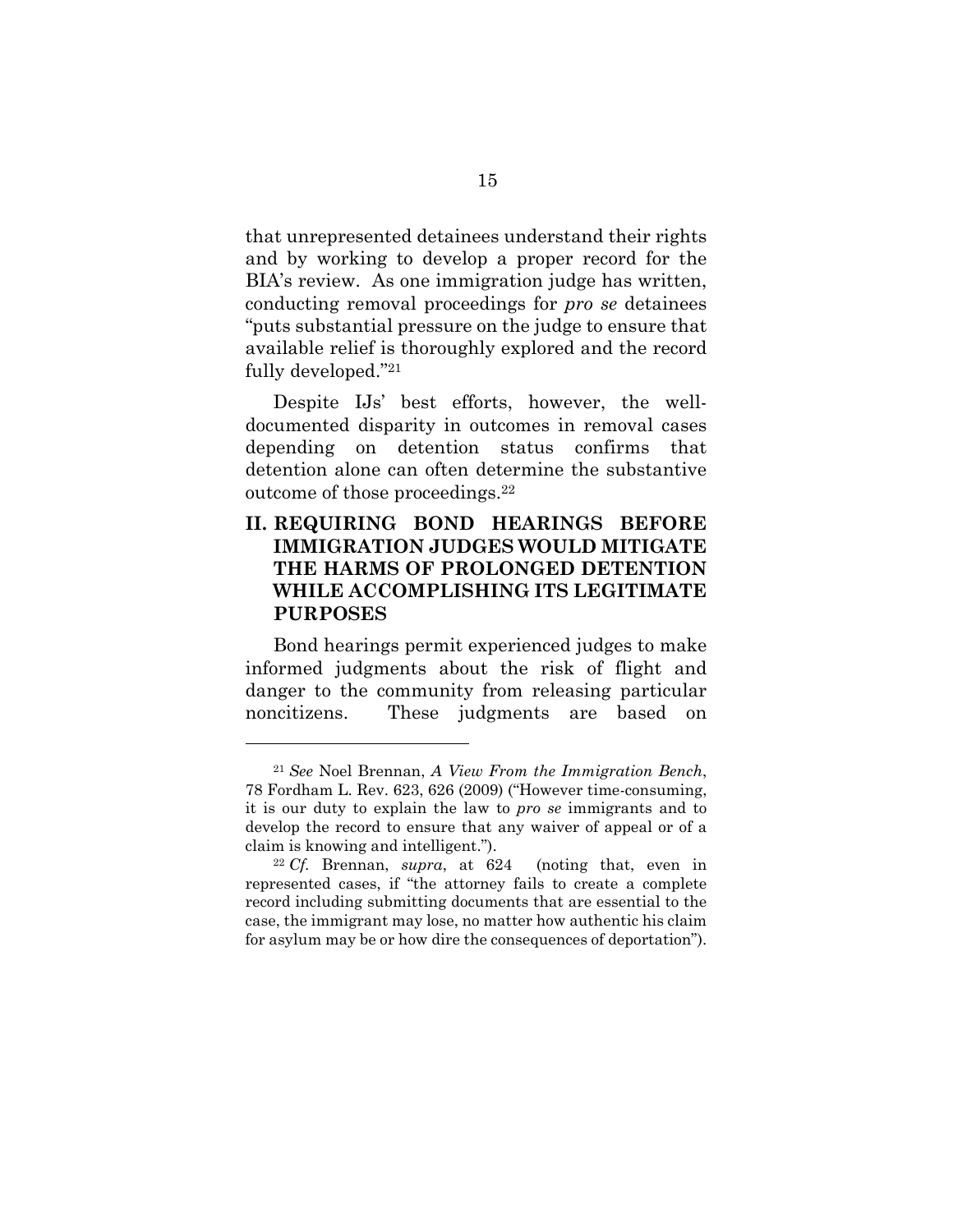employment history, length of residence in the community, family ties, previous record of nonappearance at court proceedings, previous criminal or immigration law history, and other factors. *See In re Guerra*, 24 I&N Dec. 37, 40 (B.I,A. 2006).

IJs routinely make such assessments in removal proceedings that are not subject to mandatory detention. *See* 8 U.S.C. § 1226(a); 8 C.F.R. § 1003.19(c). Indeed, IJs completed more than 90,000 bond hearings in 2018.23

Empirical studies confirm that immigration judges make these determinations effectively. For example, few noncitizens released on bond abscond. During fiscal year 2015, for example, over 85% of noncitizens released on bond appeared at their subsequent hearing, a higher rate than for those released on bond in criminal proceedings.24 The proportion of detained noncitizens receiving bond hearings has increased substantially in the two decades since this Court's decision in *Zadvydas v. Davis*, 533 U.S. 678 (2001),

 $\overline{a}$ 

<sup>&</sup>lt;sup>23</sup> Dep't of Justice, Exec. Office for

Immigr. Review, *supra*, at 5. 24 *See* TRAC Immigr., *What Happens When Individuals Are Released on Bond in Immigration Court Proceedings?* (Sept. 14, 2016), https://trac.syr.edu/immigration/reports/438/; Will Dobbie et al., *The Effects of PreTrial Detention on Conviction, Future Crime, and Employment: Evidence from Randomly Assigned Judges*, 108 AM. ECON. REV. 201, 214 (2018), https://pubs.aeaweb.org/doi/pdfplus/10.1257/aer.20161503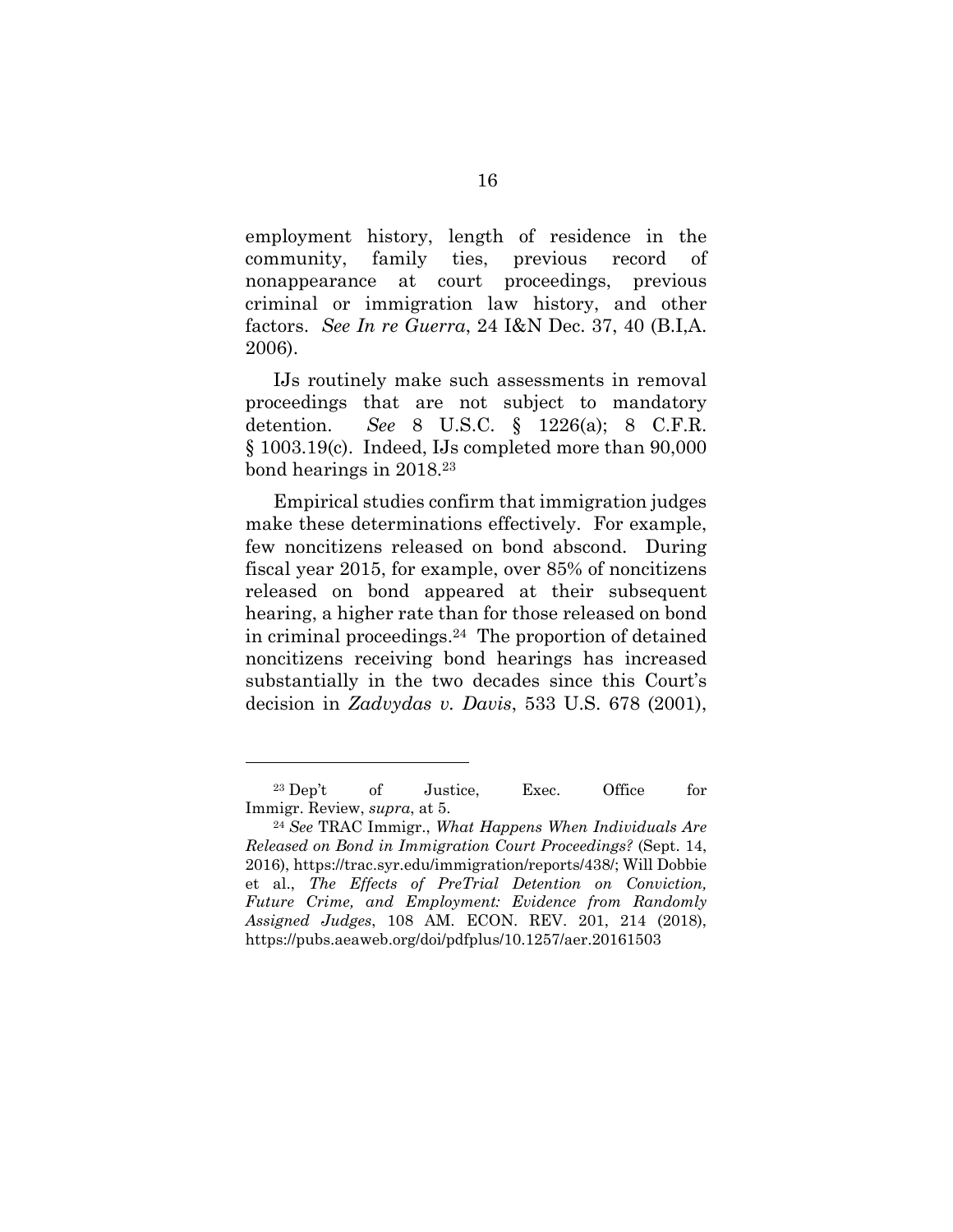from about one-in-five to about one-in-two.25 The number of noncitizens released on bond has increased accordingly.26 "Court records so far demonstrate that the practical result of the release of increasing numbers of individuals on bond has not resulted in any significant increase in those who abscond and fail to show up for their immigration hearings," and trends, "if anything, show declines."27

There is no reason to believe that noncitizens pursuing withholding of removal would pose a greater risk of flight. The law rightly recognizes that those "with a greater likelihood of being granted relief [have] a stronger motivation to appear for a deportation hearing than [those] who \* \* \* ha[ve] less potential of being granted such relief." *In re Andrade*, 19 I. & N. Dec. 488, 490 (B.I.A. 1987). This is the principle underlying mandatory detention under Section 1231(a): in the typical case, once a noncitizen is subject to a final removal order, he or she will be deported within 90 days and, if released from detention, has little to lose by absconding. The same is not true of applicants for withholding or deferral of removal. They have a strong interest in diligently pursuing their cases to obtain relief from removal, so that they can remain in the United States legally. To do so, they must appear at their scheduled hearings.

Any decision to release a detainee can also be made subject to appropriate conditions of release, which help minimize the already small risk of flight. Moreover, any order releasing an applicant for

<sup>25</sup> *See* TRAC Immigr., *supra*. 26 *See ibid.*

<sup>27</sup> *Ibid.*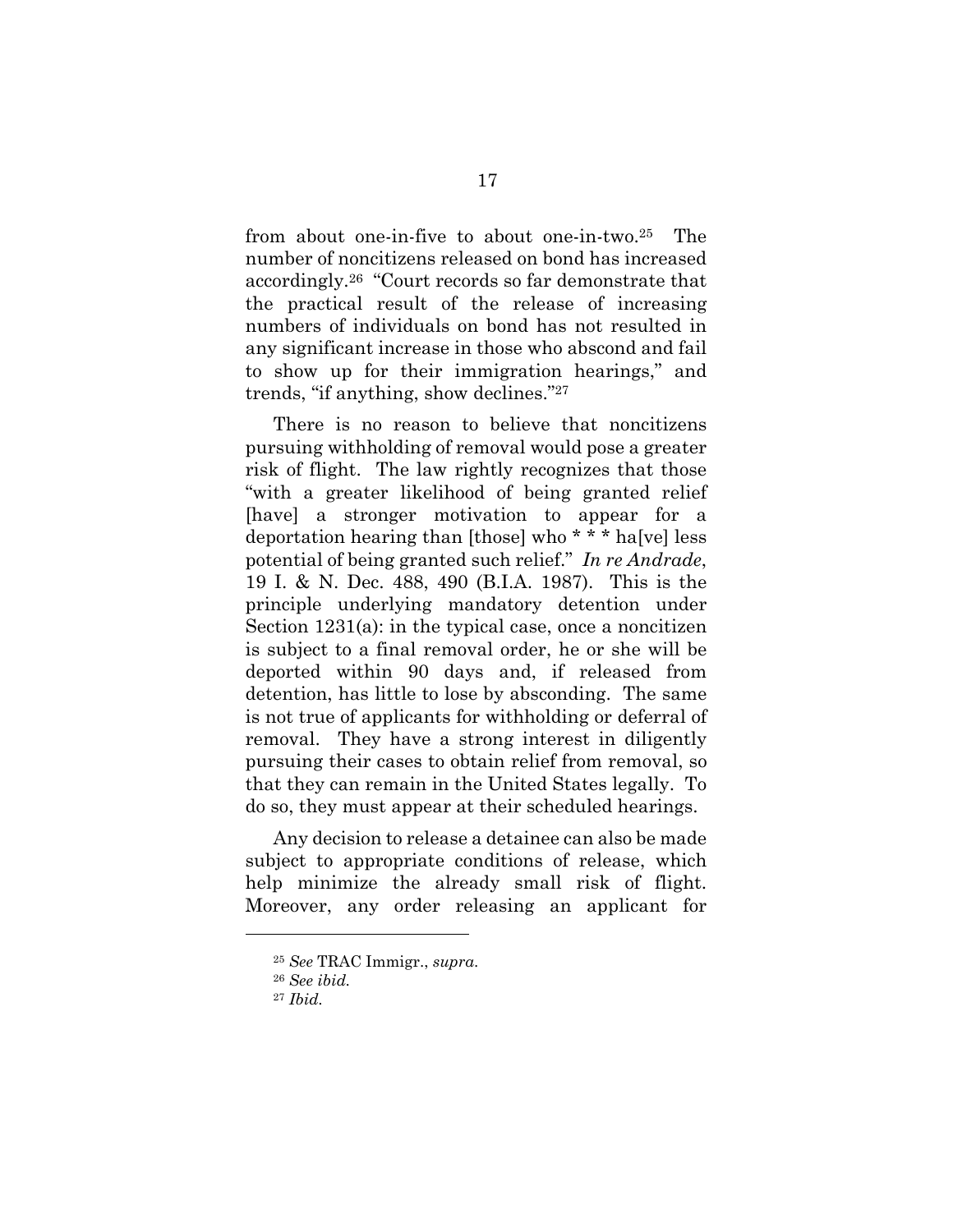withholding on bond would be subject to multiple levels of review: First, any ruling releasing a detainee would be subject to review by the BIA and could be stayed pending that review. 8 C.F.R. § 1003.1(b). Second, if the BIA authorizes release, DHS can request further review from the Attorney General. 8 C.F.R. § 1003.1(h).

## **III. REQUIRING BOND HEARINGS FOR NON-CITIZENS DETAINED MORE THAN SIX MONTHS DURING WITHHOLDING-ONLY CASES WOULD NOT IMPOSE A SIGNIFICANT ADDITIONAL BURDEN ON IMMIGRATION JUDGES**

Requiring individualized bond hearings for those detained more than six months during withholdingonly proceedings would not impose any meaningful additional burden on immigration judges. Indeed, the number of additional bond hearings required would be miniscule in relation to a typical IJ's overall docket. There are approximately 400 IJs in the immigration courts. In 2018—the most recent year for which statistics are available—they presided over more than 500,000 cases, including more than 90,000 bond hearings.<sup>28</sup> Thus, each IJ presides over more than a thousand cases each year, including hundreds of bond hearings. By contrast, only 3,000 withholding-only proceedings were initiated in 2018. The Ninth Circuit's decision would require bond hearings only in those withholding-only cases resulting in detention for more than six months. The practical consequence of the Ninth Circuit's rule would thus be only a

 $\overline{a}$ 

<sup>28</sup> Dep't of Justice, Exec. Office for Immigr. Review, *supra*, at 9.